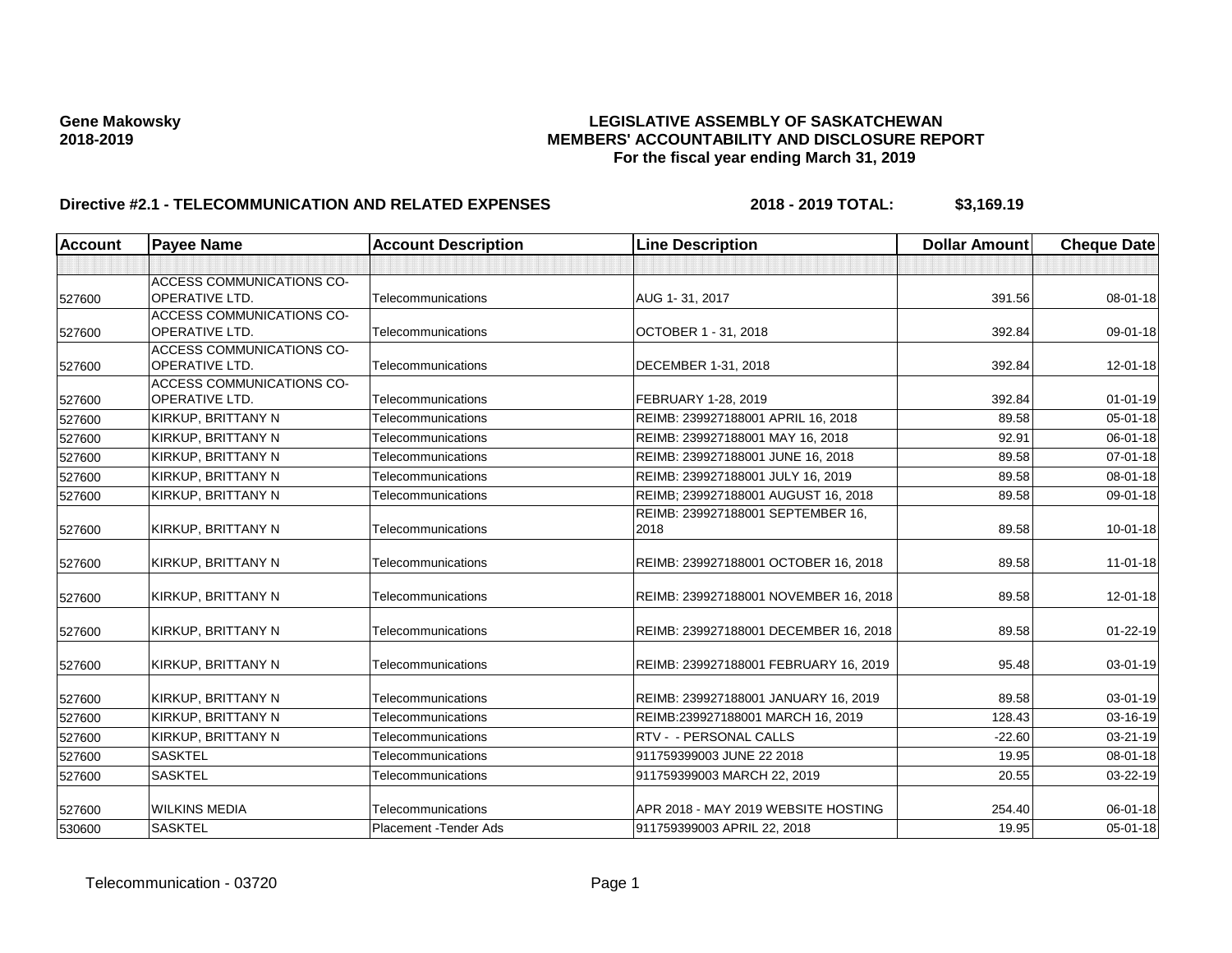| <b>Account</b> | <b>Payee Name</b> | <b>Account Description</b> | <b>Line Description</b>         | <b>Dollar Amount</b> | <b>Cheque Date</b> |
|----------------|-------------------|----------------------------|---------------------------------|----------------------|--------------------|
|                |                   |                            |                                 |                      |                    |
| 530600         | <b>SASKTEL</b>    | Placement - Tender Ads     | 911759399003 MAY 22, 2018       | 19.95                | 06-01-18           |
| 530600         | <b>SASKTEL</b>    | Placement - Tender Ads     | 911759399003 JULY 22 2018       | 19.95                | 08-01-18           |
| 530600         | <b>SASKTEL</b>    | Placement - Tender Ads     | 911759399003 SEPTEMBER 22, 2018 | 21.15                | $10 - 01 - 18$     |
| 530600         | <b>SASKTEL</b>    | Placement - Tender Ads     | 911759399003 AUGUST 22, 2018    | 20.55                | $11 - 01 - 18$     |
| 530600         | <b>SASKTEL</b>    | Placement - Tender Ads     | 911759399003 OCTOBER 22, 2018   | 20.57                | $11-01-18$         |
| 530600         | <b>SASKTEL</b>    | Placement - Tender Ads     | 911759399003 NOVEMBER 22, 2018  | 21.20                | 12-01-18           |
| 530600         | <b>SASKTEL</b>    | Placement - Tender Ads     | 911759399003 DECEMBER 22, 2018  | 19.95                | $01 - 01 - 19$     |
| 530600         | <b>SASKTEL</b>    | Placement - Tender Ads     | 911759399003 FEBRUARY 22, 2019  | 20.55                | 03-01-19           |
| 530600         | <b>SASKTEL</b>    | Placement - Tender Ads     | 911759399003 JANUARY 22, 2019   | 19.95                | 03-01-19           |
|                |                   |                            |                                 |                      |                    |
|                |                   |                            |                                 |                      |                    |
|                |                   |                            |                                 |                      |                    |
|                |                   |                            |                                 |                      |                    |
|                |                   |                            |                                 |                      |                    |
|                |                   |                            |                                 |                      |                    |
|                |                   |                            |                                 |                      |                    |
|                |                   |                            |                                 |                      |                    |
|                |                   |                            |                                 |                      |                    |
|                |                   |                            |                                 |                      |                    |
|                |                   |                            |                                 |                      |                    |
|                |                   |                            |                                 |                      |                    |
|                |                   |                            |                                 |                      |                    |
|                |                   |                            |                                 |                      |                    |
|                |                   |                            |                                 |                      |                    |
|                |                   |                            |                                 |                      |                    |
|                |                   |                            |                                 |                      |                    |
|                |                   |                            |                                 |                      |                    |
|                |                   |                            |                                 |                      |                    |
|                |                   |                            |                                 |                      |                    |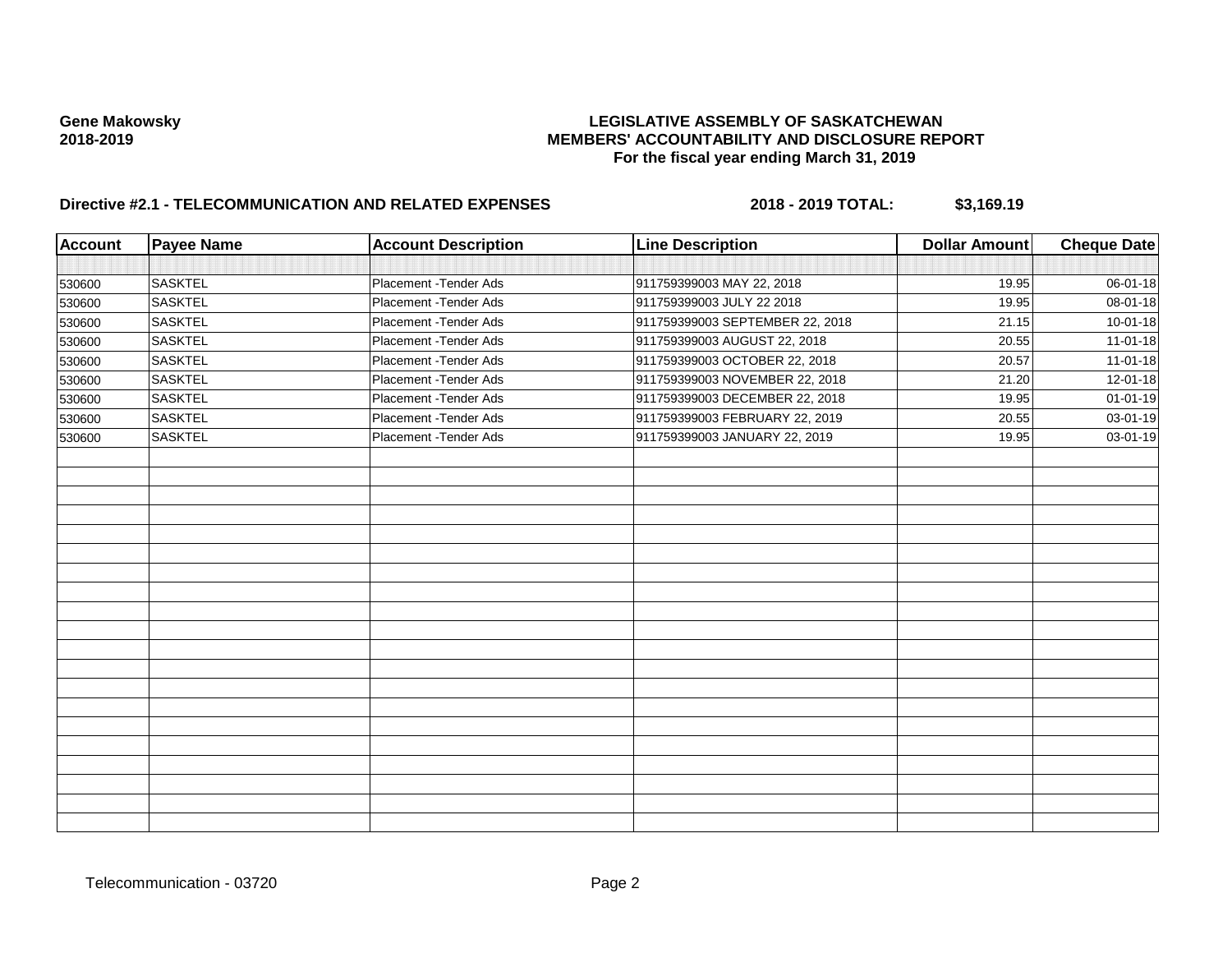| <b>Account</b> | Payee Name | <b>Account Description</b> | <b>Line Description</b> | <b>Dollar Amount</b> | <b>Cheque Date</b> |
|----------------|------------|----------------------------|-------------------------|----------------------|--------------------|
|                |            |                            |                         |                      |                    |
|                |            |                            |                         |                      |                    |
|                |            |                            |                         |                      |                    |
|                |            |                            |                         |                      |                    |
|                |            |                            |                         |                      |                    |
|                |            |                            |                         |                      |                    |
|                |            |                            |                         |                      |                    |
|                |            |                            |                         |                      |                    |
|                |            |                            |                         |                      |                    |
|                |            |                            |                         |                      |                    |
|                |            |                            |                         |                      |                    |
|                |            |                            |                         |                      |                    |
|                |            |                            |                         |                      |                    |
|                |            |                            |                         |                      |                    |
|                |            |                            |                         |                      |                    |
|                |            |                            |                         |                      |                    |
|                |            |                            |                         |                      |                    |
|                |            |                            |                         |                      |                    |
|                |            |                            |                         |                      |                    |
|                |            |                            |                         |                      |                    |
|                |            |                            |                         |                      |                    |
|                |            |                            |                         |                      |                    |
|                |            |                            |                         |                      |                    |
|                |            |                            |                         |                      |                    |
|                |            |                            |                         |                      |                    |
|                |            |                            |                         |                      |                    |
|                |            |                            |                         |                      |                    |
|                |            |                            |                         |                      |                    |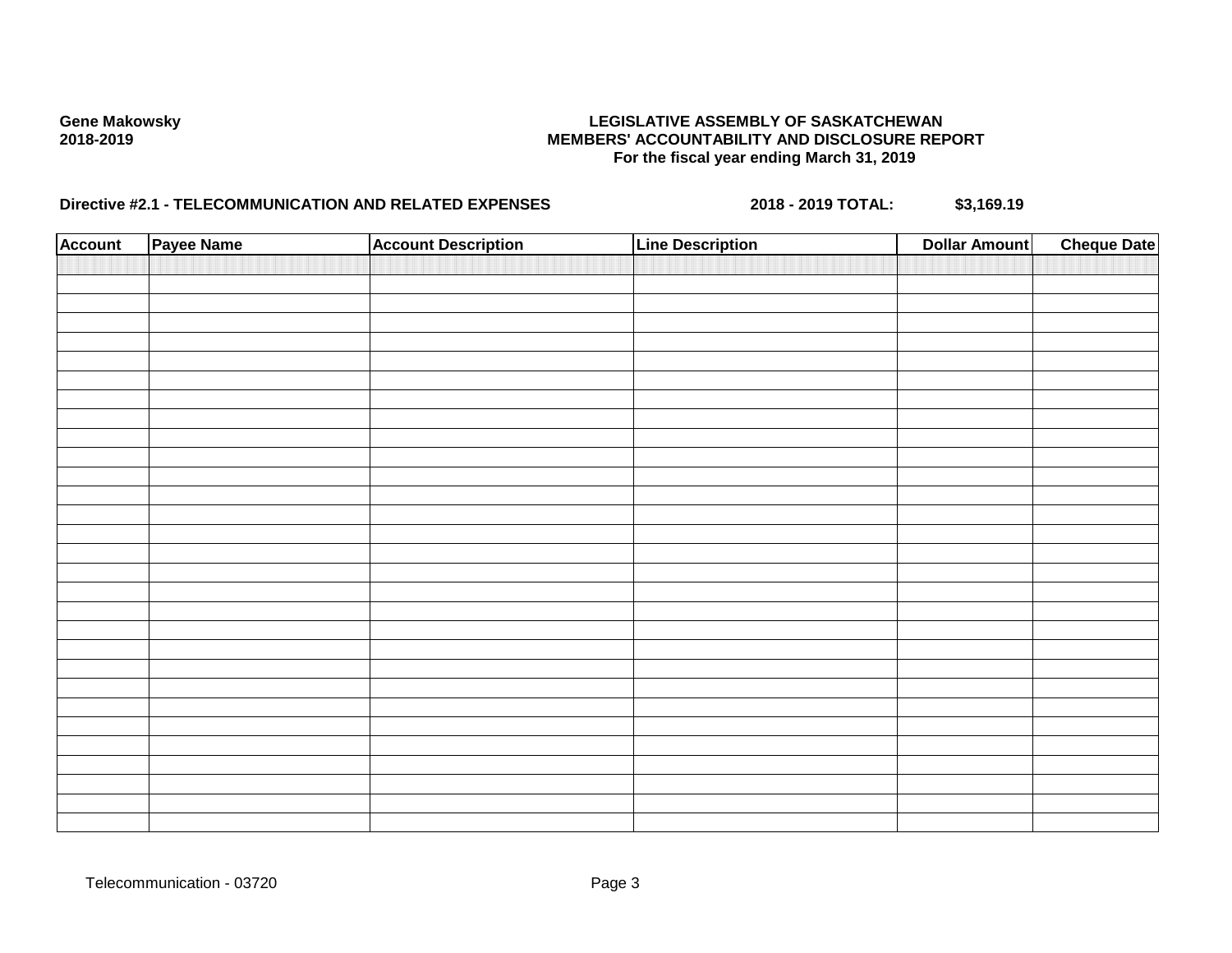| <b>Account</b> | Payee Name | <b>Account Description</b> | <b>Line Description</b> | <b>Dollar Amount</b> | <b>Cheque Date</b> |
|----------------|------------|----------------------------|-------------------------|----------------------|--------------------|
|                |            |                            |                         |                      |                    |
|                |            |                            |                         |                      |                    |
|                |            |                            |                         |                      |                    |
|                |            |                            |                         |                      |                    |
|                |            |                            |                         |                      |                    |
|                |            |                            |                         |                      |                    |
|                |            |                            |                         |                      |                    |
|                |            |                            |                         |                      |                    |
|                |            |                            |                         |                      |                    |
|                |            |                            |                         |                      |                    |
|                |            |                            |                         |                      |                    |
|                |            |                            |                         |                      |                    |
|                |            |                            |                         |                      |                    |
|                |            |                            |                         |                      |                    |
|                |            |                            |                         |                      |                    |
|                |            |                            |                         |                      |                    |
|                |            |                            |                         |                      |                    |
|                |            |                            |                         |                      |                    |
|                |            |                            |                         |                      |                    |
|                |            |                            |                         |                      |                    |
|                |            |                            |                         |                      |                    |
|                |            |                            |                         |                      |                    |
|                |            |                            |                         |                      |                    |
|                |            |                            |                         |                      |                    |
|                |            |                            |                         |                      |                    |
|                |            |                            |                         |                      |                    |
|                |            |                            |                         |                      |                    |
|                |            |                            |                         |                      |                    |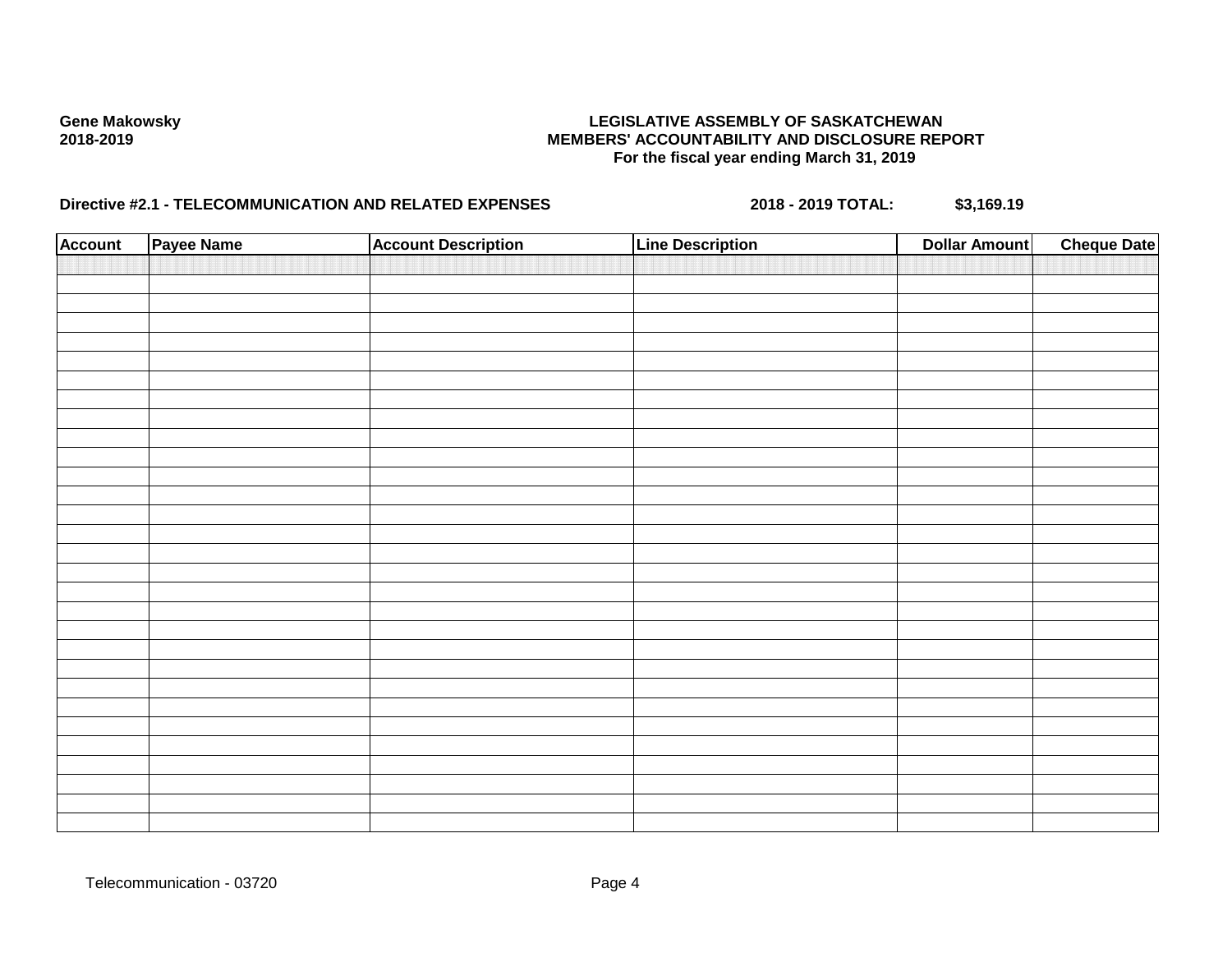| <b>Account</b> | <b>Payee Name</b> | <b>Account Description</b> | <b>Line Description</b> | <b>Dollar Amount</b> | <b>Cheque Date</b> |
|----------------|-------------------|----------------------------|-------------------------|----------------------|--------------------|
|                |                   |                            |                         |                      |                    |
|                |                   |                            |                         |                      |                    |
|                |                   |                            |                         |                      |                    |
|                |                   |                            |                         |                      |                    |
|                |                   |                            |                         |                      |                    |
|                |                   |                            |                         |                      |                    |
|                |                   |                            |                         |                      |                    |
|                |                   |                            |                         |                      |                    |
|                |                   |                            |                         |                      |                    |
|                |                   |                            |                         |                      |                    |
|                |                   |                            |                         |                      |                    |
|                |                   |                            |                         |                      |                    |
|                |                   |                            |                         |                      |                    |
|                |                   |                            |                         |                      |                    |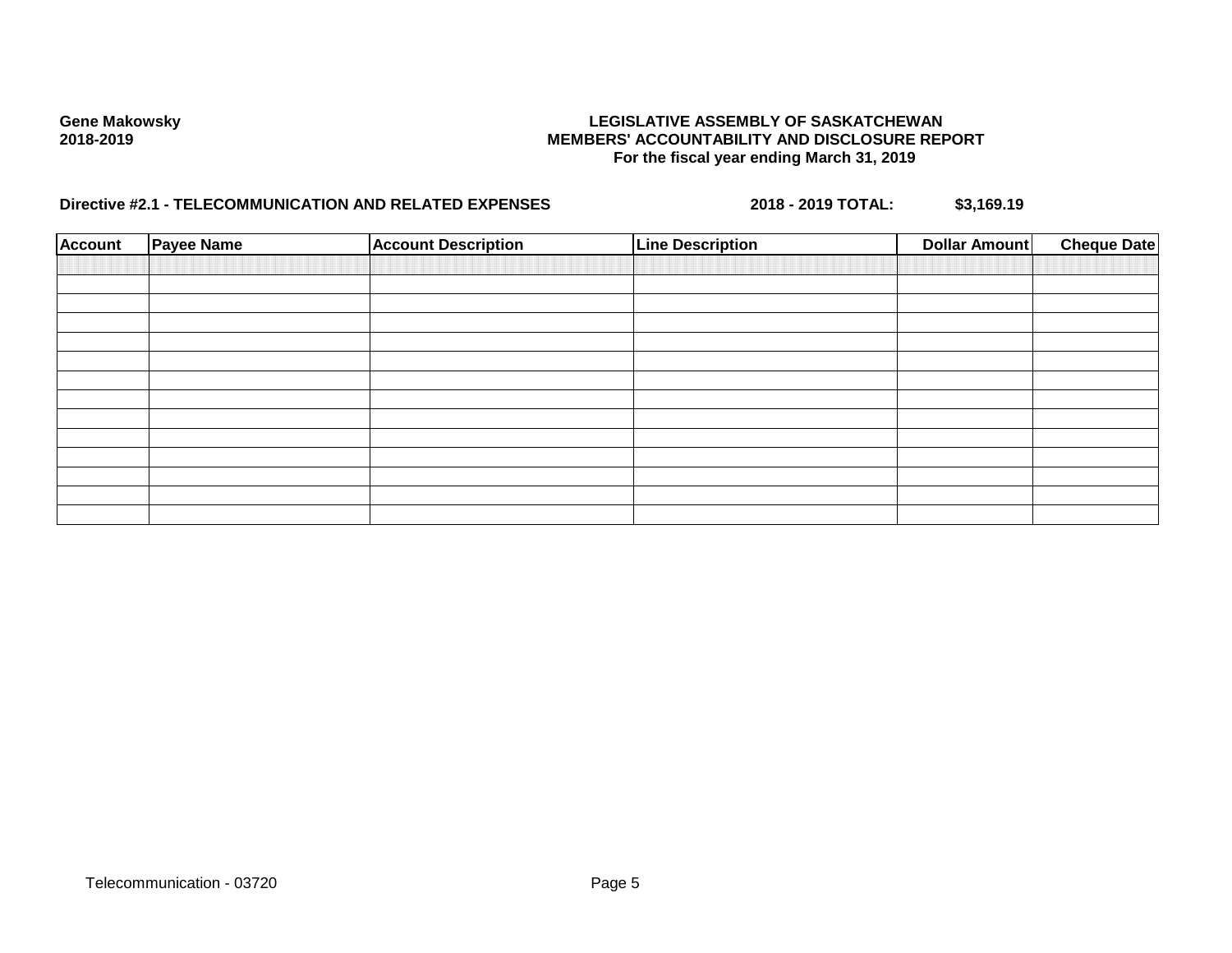# **LEGISLATIVE ASSEMBLY OF SASKATCHEWAN MEMBERS' ACCOUNTABILITY AND DISCLOSURE REPORT For the fiscal year ending March 31, 2019**

| Account | <b>Payee Name</b> | <b>Account Description</b> | <b>Line Description</b>                | Dollar Amount | <b>Cheque Date</b> |
|---------|-------------------|----------------------------|----------------------------------------|---------------|--------------------|
|         |                   |                            |                                        |               |                    |
| 541900  | MAKOWSKY, GENE    | Elected Rep - Travel       | MLA TRAVEL MARCH 19 - APRIL 23, 2018   | 840.83        | 06-19-18           |
| 541900  | MAKOWSKY, GENE    | Elected Rep - Travel       | MLA TRAVEL APRIL 24 - MAY 17, 2018     | 766.57        | $06-19-18$         |
| 541900  | MAKOWSKY, GENE    | Elected Rep - Travel       | MLA TRAVEL MAY 21-AUGUST 7 2018        | 1,002.68      | 09-01-18           |
| 541900  | MAKOWSKY, GENE    | Elected Rep - Travel       | MLA TRAVEL AUGUST 7-9 2018             | 401.67        | $09 - 01 - 18$     |
| 541900  | MAKOWSKY, GENE    | Elected Rep - Travel       | MLA TRAVEL SEPT 29 TO NOV 13, 2018     | 863.43        | $02 - 07 - 19$     |
| 541900  | MAKOWSKY, GENE    | Elected Rep - Travel       | MLA TRAVEL NOV 14 TO DEC 06, 2018      | 622.00        | $02 - 07 - 19$     |
|         |                   |                            | <b>IRTV - GENE MAKOWSKY - PERSONAL</b> |               |                    |
| 541900  | MAKOWSKY, GENE    | Elected Rep - Travel       | <b>IMEALS</b>                          | $-38.40$      | $03 - 28 - 19$     |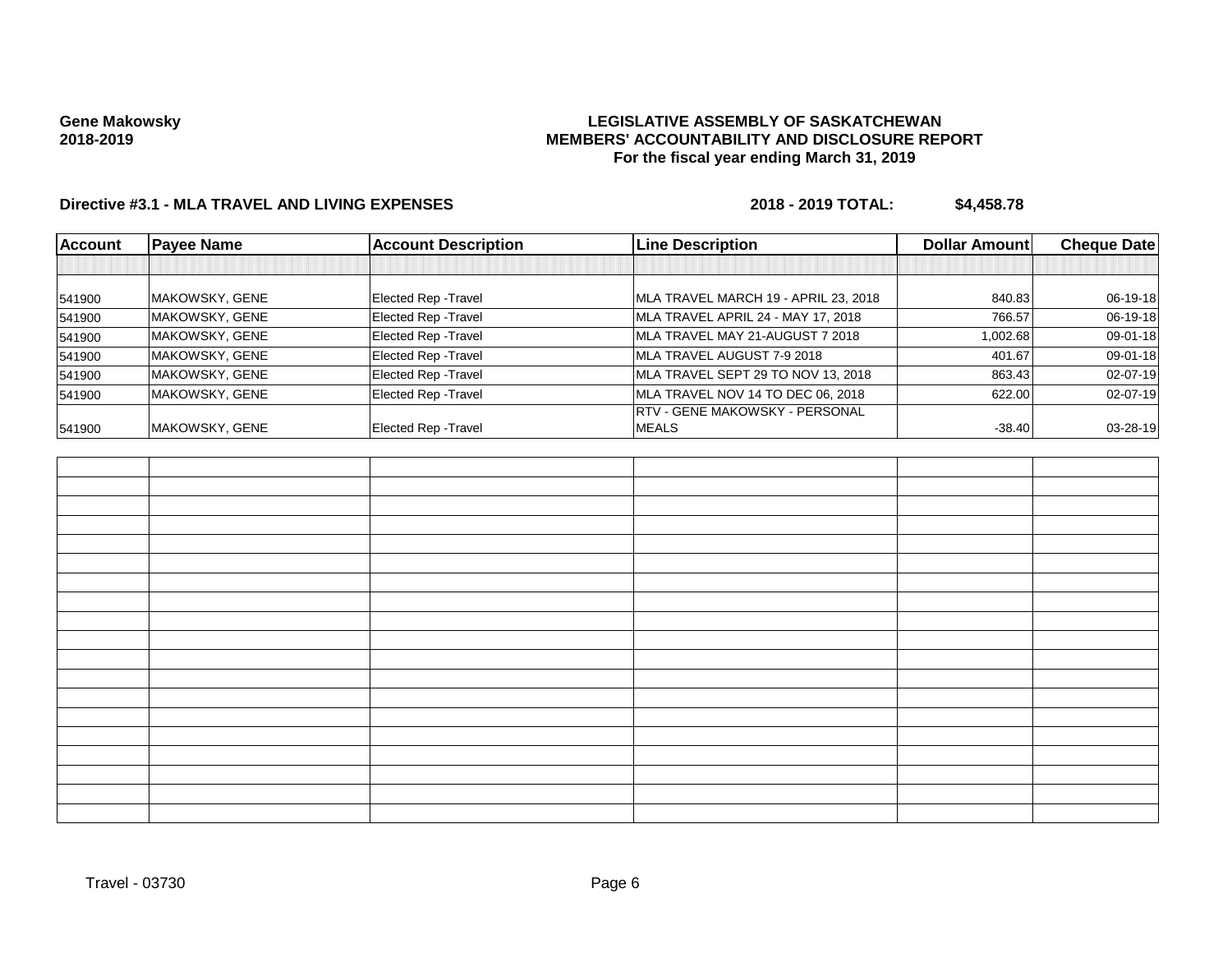# **LEGISLATIVE ASSEMBLY OF SASKATCHEWAN MEMBERS' ACCOUNTABILITY AND DISCLOSURE REPORT For the fiscal year ending March 31, 2019**

| <b>Account</b> | Payee Name | <b>Account Description</b> | <b>Line Description</b> | <b>Dollar Amount</b> | <b>Cheque Date</b> |
|----------------|------------|----------------------------|-------------------------|----------------------|--------------------|
|                |            |                            |                         |                      |                    |
|                |            |                            |                         |                      |                    |
|                |            |                            |                         |                      |                    |
|                |            |                            |                         |                      |                    |
|                |            |                            |                         |                      |                    |
|                |            |                            |                         |                      |                    |
|                |            |                            |                         |                      |                    |
|                |            |                            |                         |                      |                    |
|                |            |                            |                         |                      |                    |
|                |            |                            |                         |                      |                    |
|                |            |                            |                         |                      |                    |
|                |            |                            |                         |                      |                    |
|                |            |                            |                         |                      |                    |
|                |            |                            |                         |                      |                    |
|                |            |                            |                         |                      |                    |
|                |            |                            |                         |                      |                    |
|                |            |                            |                         |                      |                    |
|                |            |                            |                         |                      |                    |
|                |            |                            |                         |                      |                    |
|                |            |                            |                         |                      |                    |
|                |            |                            |                         |                      |                    |
|                |            |                            |                         |                      |                    |
|                |            |                            |                         |                      |                    |
|                |            |                            |                         |                      |                    |
|                |            |                            |                         |                      |                    |
|                |            |                            |                         |                      |                    |
|                |            |                            |                         |                      |                    |
|                |            |                            |                         |                      |                    |
|                |            |                            |                         |                      |                    |
|                |            |                            |                         |                      |                    |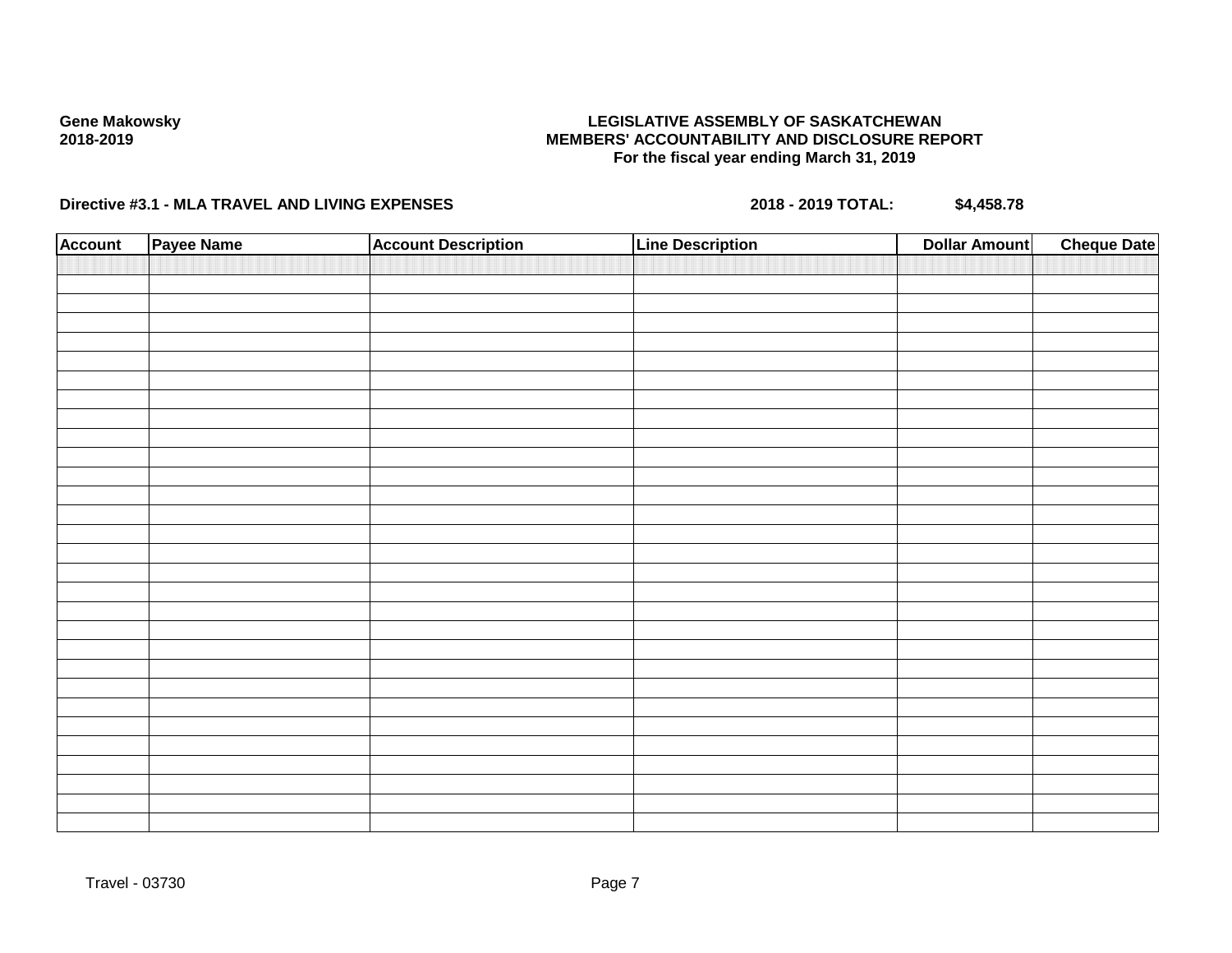# **LEGISLATIVE ASSEMBLY OF SASKATCHEWAN MEMBERS' ACCOUNTABILITY AND DISCLOSURE REPORT For the fiscal year ending March 31, 2019**

| <b>Account</b> | Payee Name | <b>Account Description</b> | <b>Line Description</b> | <b>Dollar Amount</b> | <b>Cheque Date</b> |
|----------------|------------|----------------------------|-------------------------|----------------------|--------------------|
|                |            |                            |                         |                      |                    |
|                |            |                            |                         |                      |                    |
|                |            |                            |                         |                      |                    |
|                |            |                            |                         |                      |                    |
|                |            |                            |                         |                      |                    |
|                |            |                            |                         |                      |                    |
|                |            |                            |                         |                      |                    |
|                |            |                            |                         |                      |                    |
|                |            |                            |                         |                      |                    |
|                |            |                            |                         |                      |                    |
|                |            |                            |                         |                      |                    |
|                |            |                            |                         |                      |                    |
|                |            |                            |                         |                      |                    |
|                |            |                            |                         |                      |                    |
|                |            |                            |                         |                      |                    |
|                |            |                            |                         |                      |                    |
|                |            |                            |                         |                      |                    |
|                |            |                            |                         |                      |                    |
|                |            |                            |                         |                      |                    |
|                |            |                            |                         |                      |                    |
|                |            |                            |                         |                      |                    |
|                |            |                            |                         |                      |                    |
|                |            |                            |                         |                      |                    |
|                |            |                            |                         |                      |                    |
|                |            |                            |                         |                      |                    |
|                |            |                            |                         |                      |                    |
|                |            |                            |                         |                      |                    |
|                |            |                            |                         |                      |                    |
|                |            |                            |                         |                      |                    |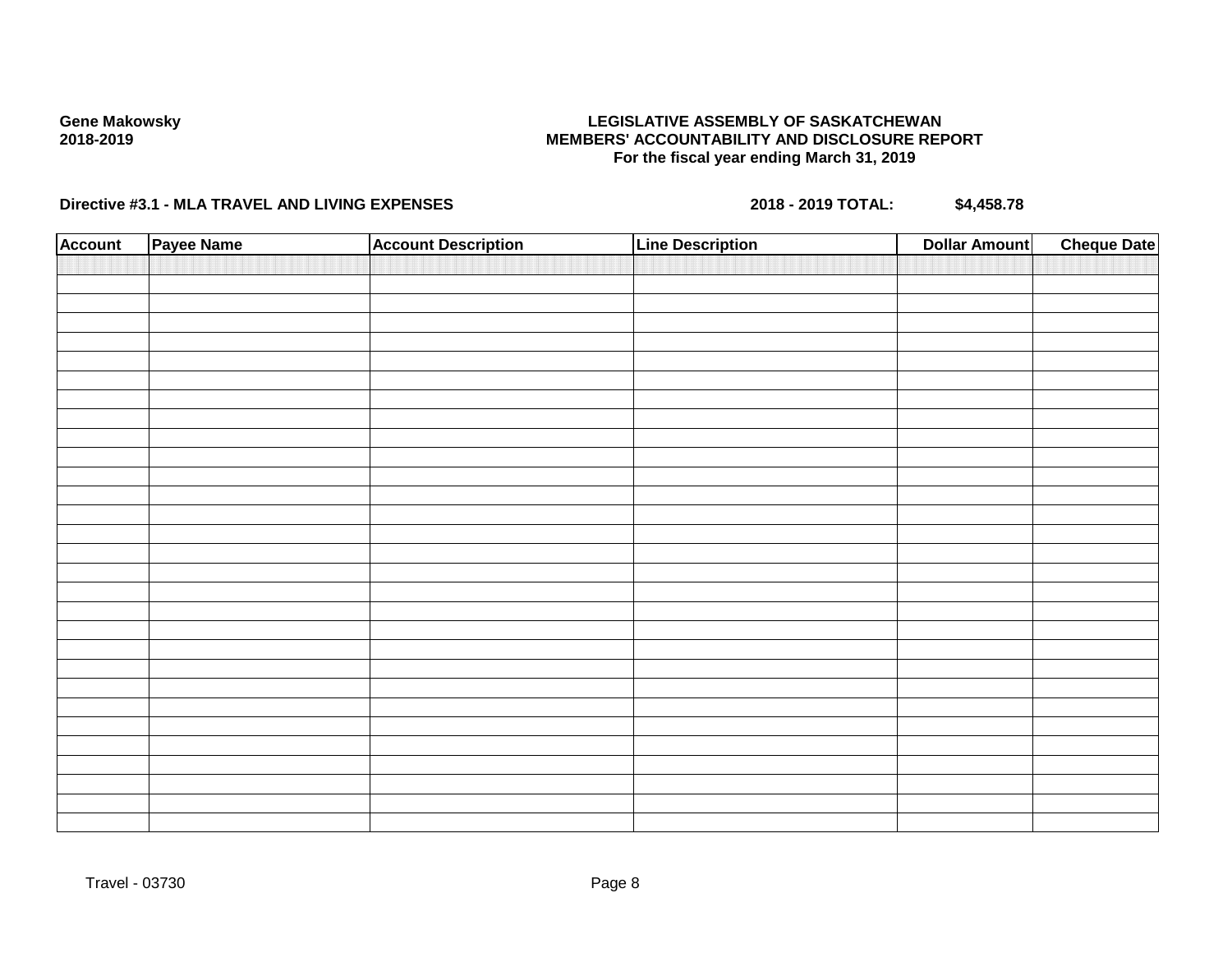# **LEGISLATIVE ASSEMBLY OF SASKATCHEWAN MEMBERS' ACCOUNTABILITY AND DISCLOSURE REPORT For the fiscal year ending March 31, 2019**

| <b>Account</b> | Payee Name | <b>Account Description</b> | <b>Line Description</b> | <b>Dollar Amount</b> | <b>Cheque Date</b> |
|----------------|------------|----------------------------|-------------------------|----------------------|--------------------|
|                |            |                            |                         |                      |                    |
|                |            |                            |                         |                      |                    |
|                |            |                            |                         |                      |                    |
|                |            |                            |                         |                      |                    |
|                |            |                            |                         |                      |                    |
|                |            |                            |                         |                      |                    |
|                |            |                            |                         |                      |                    |
|                |            |                            |                         |                      |                    |
|                |            |                            |                         |                      |                    |
|                |            |                            |                         |                      |                    |
|                |            |                            |                         |                      |                    |
|                |            |                            |                         |                      |                    |
|                |            |                            |                         |                      |                    |
|                |            |                            |                         |                      |                    |
|                |            |                            |                         |                      |                    |
|                |            |                            |                         |                      |                    |
|                |            |                            |                         |                      |                    |
|                |            |                            |                         |                      |                    |
|                |            |                            |                         |                      |                    |
|                |            |                            |                         |                      |                    |
|                |            |                            |                         |                      |                    |
|                |            |                            |                         |                      |                    |
|                |            |                            |                         |                      |                    |
|                |            |                            |                         |                      |                    |
|                |            |                            |                         |                      |                    |
|                |            |                            |                         |                      |                    |
|                |            |                            |                         |                      |                    |
|                |            |                            |                         |                      |                    |
|                |            |                            |                         |                      |                    |
|                |            |                            |                         |                      |                    |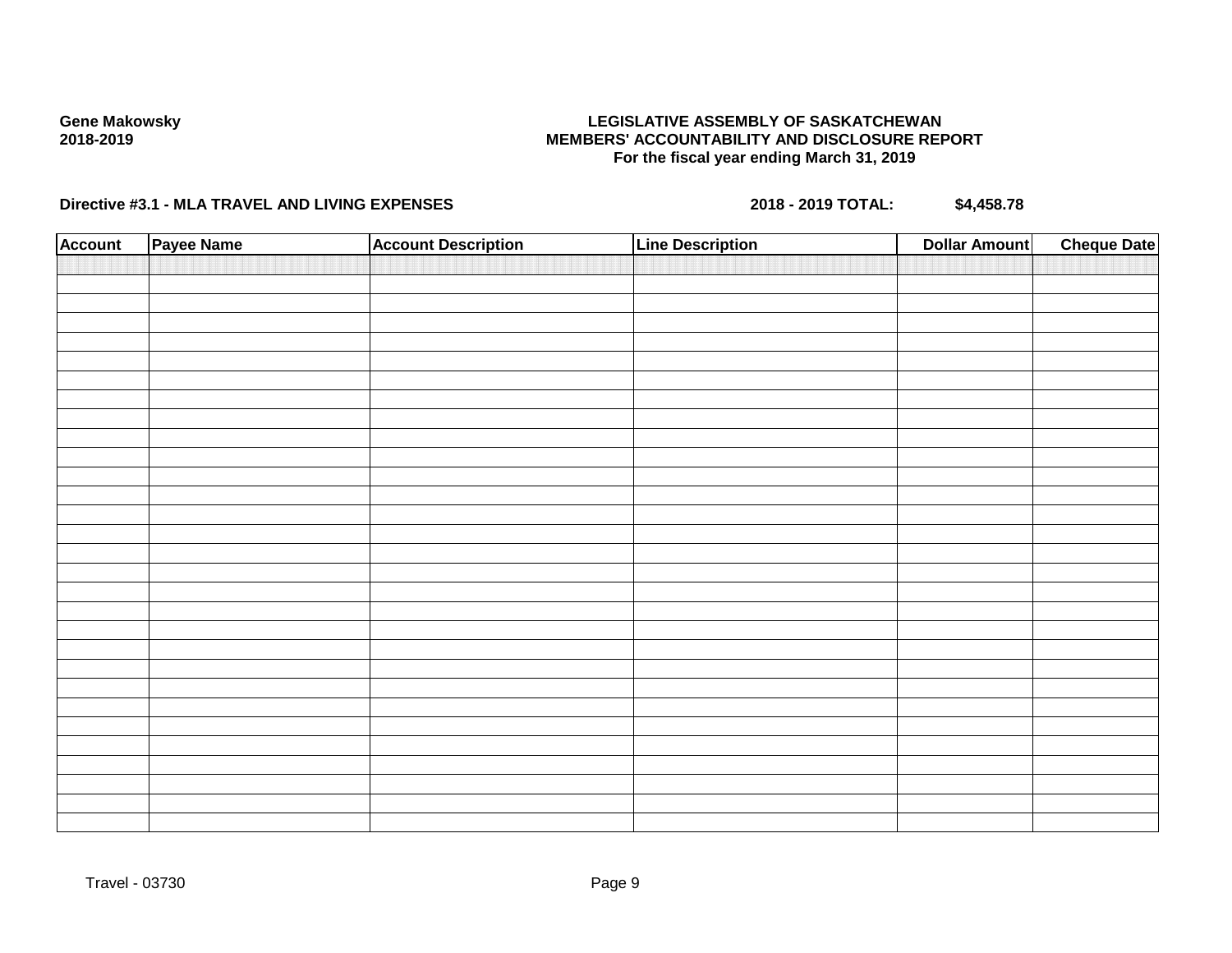# **LEGISLATIVE ASSEMBLY OF SASKATCHEWAN MEMBERS' ACCOUNTABILITY AND DISCLOSURE REPORT For the fiscal year ending March 31, 2019**

| <b>Account</b> | <b>Payee Name</b> | <b>Account Description</b> | <b>Line Description</b> | Dollar Amount | <b>Cheque Date</b> |
|----------------|-------------------|----------------------------|-------------------------|---------------|--------------------|
|                |                   |                            |                         |               |                    |
|                |                   |                            |                         |               |                    |
|                |                   |                            |                         |               |                    |
|                |                   |                            |                         |               |                    |
|                |                   |                            |                         |               |                    |
|                |                   |                            |                         |               |                    |
|                |                   |                            |                         |               |                    |
|                |                   |                            |                         |               |                    |
|                |                   |                            |                         |               |                    |
|                |                   |                            |                         |               |                    |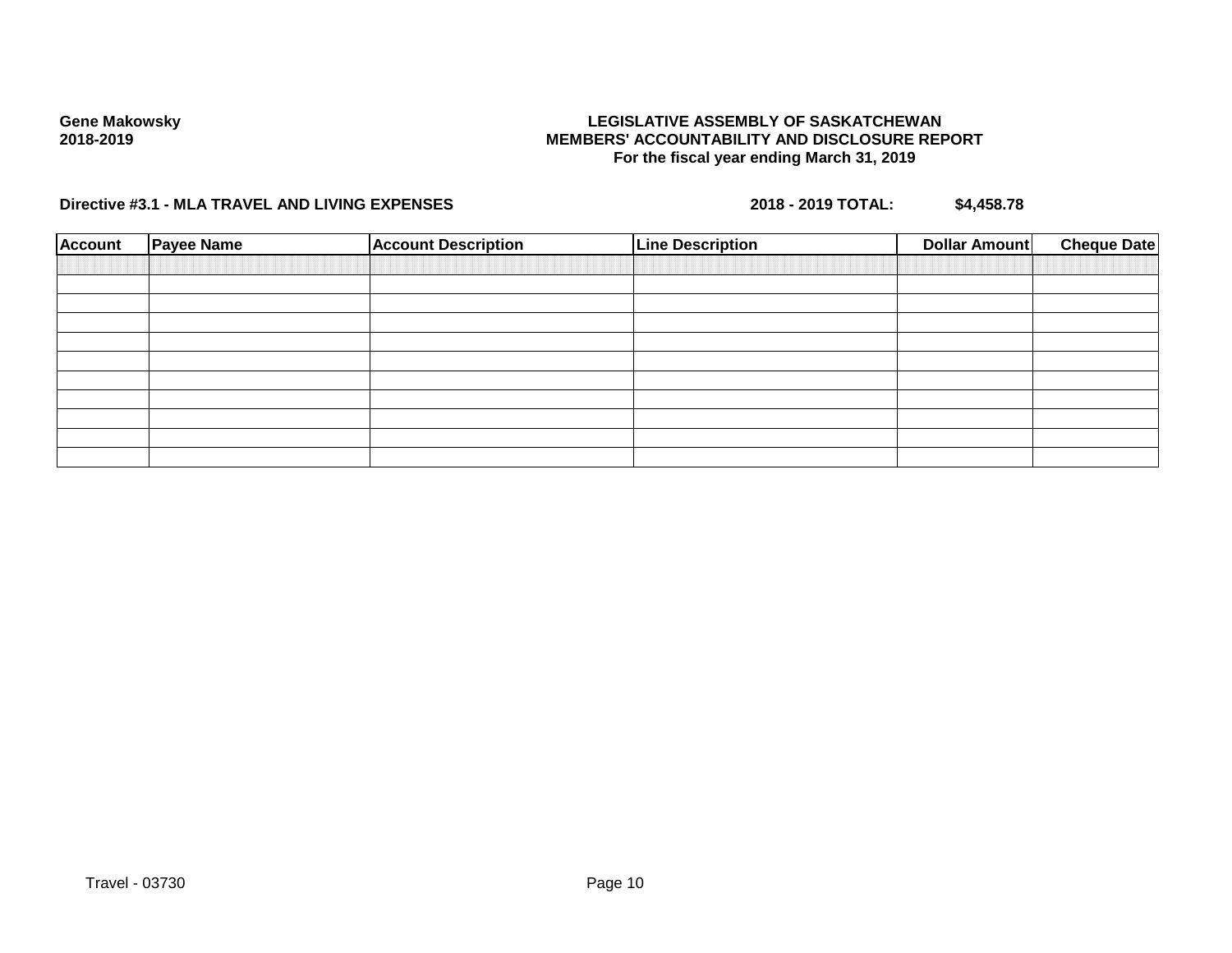# **LEGISLATIVE ASSEMBLY OF SASKATCHEWAN MEMBERS' ACCOUNTABILITY AND DISCLOSURE REPORT For the fiscal year ending March 31, 2019**

| <b>Account</b> | <b>Payee Name</b>                                     | <b>Account Description</b>                | <b>Line Description</b>        | <b>Dollar Amount</b> | <b>Cheque Date</b> |
|----------------|-------------------------------------------------------|-------------------------------------------|--------------------------------|----------------------|--------------------|
|                |                                                       |                                           |                                |                      |                    |
|                | <b>WINNIPEG STREET BUSINESS</b>                       |                                           |                                |                      |                    |
| 522000         | <b>CENTRE LTD.</b>                                    | Rent of Ground, Buildings and Other Space | MAY 2018 MLA OFFICE RENT       | 2,184.73             | 04-13-18           |
|                | <b>WINNIPEG STREET BUSINESS</b>                       |                                           |                                |                      |                    |
| 522000         | <b>CENTRE LTD.</b>                                    | Rent of Ground, Buildings and Other Space | JULY 2018 MLA OFFICE RENT      | 2,184.73             | 06-01-18           |
|                | <b>WINNIPEG STREET BUSINESS</b>                       |                                           |                                |                      |                    |
| 522000         | <b>CENTRE LTD.</b>                                    | Rent of Ground, Buildings and Other Space | MLA OFFICE RENT SEPTEMBER 2018 | 2,184.73             | 08-20-18           |
|                | <b>WINNIPEG STREET BUSINESS</b><br><b>CENTRE LTD.</b> |                                           | NOVEMBER 2018 MLA OFFICE RENT  | 2,184.73             | $10-17-18$         |
| 522000         | <b>WINNIPEG STREET BUSINESS</b>                       | Rent of Ground, Buildings and Other Space |                                |                      |                    |
| 522000         | <b>CENTRE LTD.</b>                                    | Rent of Ground, Buildings and Other Space | JANUARY 2019 MLA OFFICE RENT   | 2,184.73             | 12-18-18           |
|                | WINNIPEG STREET BUSINESS                              |                                           |                                |                      |                    |
| 522000         | <b>CENTRE LTD.</b>                                    | Rent of Ground, Buildings and Other Space | <b>OPERATING COSTS</b>         | 611.61               | 02-01-19           |
|                | <b>WINNIPEG STREET BUSINESS</b>                       |                                           |                                |                      |                    |
| 522000         | <b>CENTRE LTD.</b>                                    | Rent of Ground, Buildings and Other Space | MAR/19 MLA OFFICE RENT         | 2,184.73             | 02-11-19           |
| 522200         | <b>GOLD BUSINESS MACHINES LTD.</b>                    | Rent of Photocopiers                      | <b>COPIER CHARGES</b>          | 67.20                | 05-01-18           |
| 522200         | <b>GOLD BUSINESS MACHINES LTD.</b>                    | Rent of Photocopiers                      | <b>COPIER CHARGES</b>          | 67.20                | 06-01-18           |
| 522200         | <b>GOLD BUSINESS MACHINES LTD.</b>                    | Rent of Photocopiers                      | <b>COPIER CHARGES</b>          | 67.20                | 08-01-18           |
| 522200         | <b>GOLD BUSINESS MACHINES LTD.</b>                    | Rent of Photocopiers                      | <b>COPIER CHARGES</b>          | 67.20                | 08-01-18           |
| 522200         | <b>GOLD BUSINESS MACHINES LTD.</b>                    | Rent of Photocopiers                      | <b>COPIER CHARGES</b>          | 97.49                | 08-10-18           |
| 522200         | <b>GOLD BUSINESS MACHINES LTD.</b>                    | Rent of Photocopiers                      | <b>COPIER CHARGES</b>          | 67.20                | $10 - 01 - 18$     |
| 522200         | <b>GOLD BUSINESS MACHINES LTD.</b>                    | Rent of Photocopiers                      | <b>COPIER CHARGES</b>          | 67.20                | 12-01-18           |
| 522200         | <b>GOLD BUSINESS MACHINES LTD.</b>                    | <b>Rent of Photocopiers</b>               | <b>COPIER CHARGES</b>          | 67.20                | 12-01-18           |
| 522200         | <b>GOLD BUSINESS MACHINES LTD.</b>                    | <b>Rent of Photocopiers</b>               | <b>COPIER CHARGES</b>          | 67.20                | $12 - 01 - 18$     |
| 522200         | <b>GOLD BUSINESS MACHINES LTD.</b>                    | Rent of Photocopiers                      | <b>COPIER CHARGES</b>          | 67.20                | $01 - 01 - 19$     |
| 522200         | <b>GOLD BUSINESS MACHINES LTD.</b>                    | Rent of Photocopiers                      | <b>COPIER CHARGES</b>          | 68.79                | $02 - 01 - 19$     |
| 522200         | <b>GOLD BUSINESS MACHINES LTD.</b>                    | Rent of Photocopiers                      | <b>COPIER CHARGES</b>          | 67.20                | 03-01-19           |
| 522200         | <b>GOLD BUSINESS MACHINES LTD.</b>                    | <b>Rent of Photocopiers</b>               | <b>COPIER CHARGES</b>          | 67.20                | 03-01-19           |
|                | MINISTER OF FINANCE-MINISTRY                          |                                           |                                |                      |                    |
| 522200         | OF CENTRAL SERVICES                                   | <b>Rent of Photocopiers</b>               | <b>COPIER CHARGES</b>          | 50.00                | $01 - 01 - 19$     |
| 522500         | HARVARD WESTERN INSURANCE                             | <b>Insurance Premiums</b>                 | C700865634 2019                | 333.37               | $01 - 23 - 19$     |
| 522700         | <b>SASKENERGY INCORPORATED</b>                        | Utilities - Electricity and Nat Gas       | 24583408331 MAY 24, 2018       | 49.59                | 06-01-18           |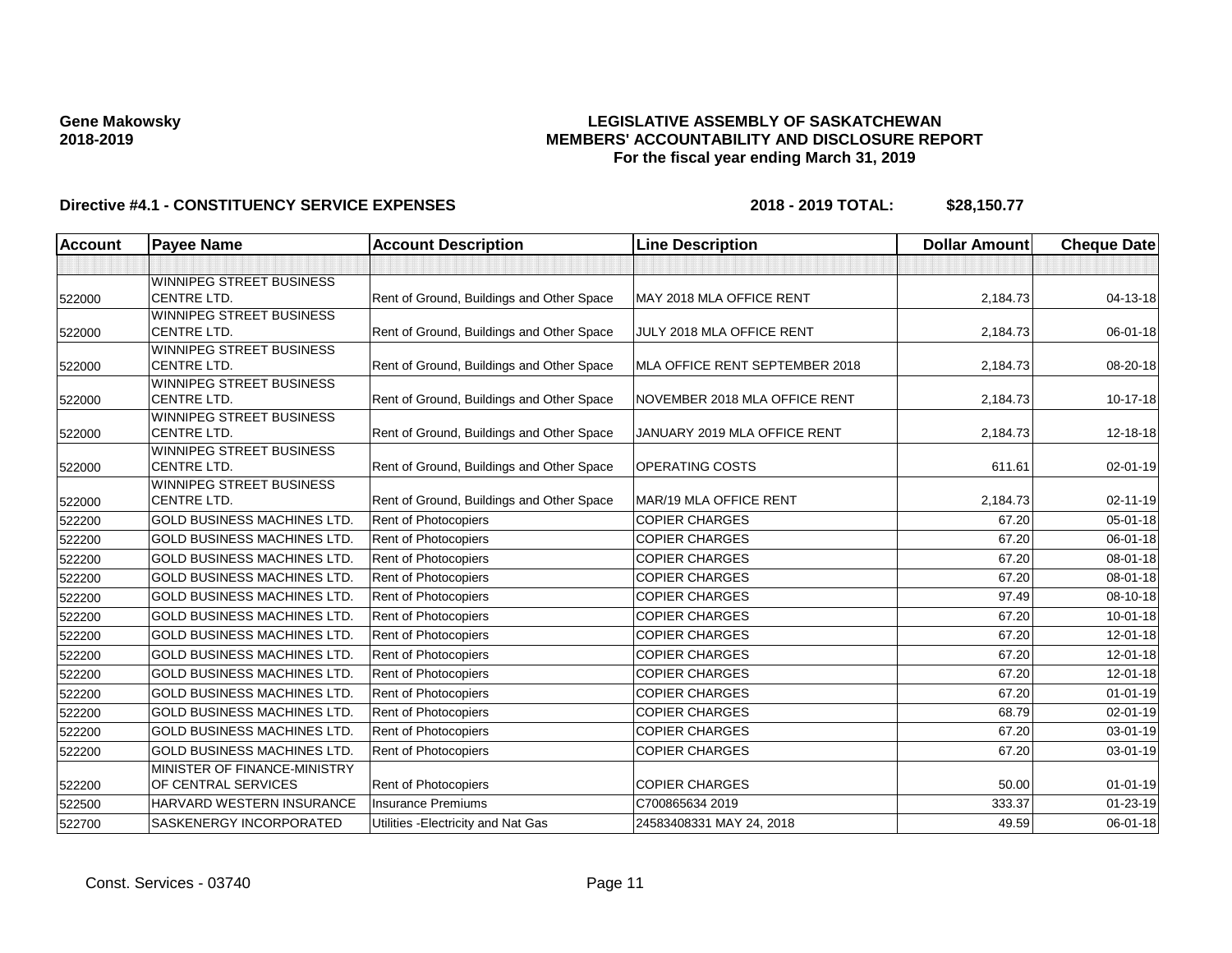# **LEGISLATIVE ASSEMBLY OF SASKATCHEWAN MEMBERS' ACCOUNTABILITY AND DISCLOSURE REPORT For the fiscal year ending March 31, 2019**

| <b>Account</b> | <b>Payee Name</b>                                   | <b>Account Description</b>           | <b>Line Description</b>         | <b>Dollar Amount</b> | <b>Cheque Date</b> |
|----------------|-----------------------------------------------------|--------------------------------------|---------------------------------|----------------------|--------------------|
|                |                                                     |                                      |                                 |                      |                    |
| 522700         | <b>SASKENERGY INCORPORATED</b>                      | Utilities - Electricity and Nat Gas  | 24583408331 JUL 25 2018         | 40.43                | $08 - 01 - 18$     |
| 522700         | <b>SASKENERGY INCORPORATED</b>                      | Utilities - Electricity and Nat Gas  | 24583408331 SEPTEMBER 25, 2018  | 59.37                | $10 - 01 - 18$     |
| 522700         | SASKENERGY INCORPORATED                             | Utilities - Electricity and Nat Gas  | 24583408331 NOVEMBER 27, 2018   | 195.71               | $01 - 01 - 19$     |
| 522700         | SASKENERGY INCORPORATED                             | Utilities - Electricity and Nat Gas  | 24583408331 JANUARY 24, 2019    | 240.21               | 02-01-19           |
| 522700         | SASKENERGY INCORPORATED                             | Utilities - Electricity and Nat Gas  | 24583408331 MARCH 25, 2019      | 215.91               | 03-25-19           |
| 522700         | <b>SASKPOWER CORPORATION</b>                        | Utilities - Electricity and Nat Gas  | 510004171458 MA/18              | 125.25               | 06-01-18           |
| 522700         | <b>SASKPOWER CORPORATION</b>                        | Utilities - Electricity and Nat Gas  | 510004171458 JULY 23 2018       | 365.11               | $08 - 01 - 18$     |
| 522700         | <b>SASKPOWER CORPORATION</b>                        | Utilities - Electricity and Nat Gas  | 510004171458 SEPTEMBER 25, 2018 | 403.76               | $10 - 01 - 18$     |
| 522700         | SASKPOWER CORPORATION                               | Utilities - Electricity and Nat Gas  | 510004171458 NOVEMBER 27, 2018  | 28.82                | $01 - 01 - 19$     |
| 522700         | <b>SASKPOWER CORPORATION</b>                        | Utilities - Electricity and Nat Gas  | 510004171458 JANUARY 24, 2019   | 364.95               | 02-01-19           |
| 522700         | <b>SASKPOWER CORPORATION</b>                        | Utilities - Electricity and Nat Gas  | 510004171458 MARCH 25, 2019     | 378.80               | 03-25-19           |
| 525000         | CANADA POST CORPORATION                             | Postal, Courier, Freight and Related | NIEGHBOURHOOD MAIL              | 990.96               | 06-11-18           |
| 525000         | <b>CORPORATE EXPRESS</b>                            | Postal, Courier, Freight and Related | POSTAGE                         | 85.00                | $06 - 11 - 18$     |
| 525000         | <b>CORPORATE EXPRESS</b>                            | Postal, Courier, Freight and Related | <b>POSTAGE</b>                  | 85.00                | 12-01-18           |
|                | PRAIRIE ADVERTISING                                 |                                      |                                 |                      |                    |
| 525000         | <b>DISTRIBUTORS LTD.</b>                            | Postal, Courier, Freight and Related | <b>MAIL PREP</b>                | 158.78               | 06-11-18           |
| 529000         | SOMERVILLE SAFE & LOCK LTD.                         | <b>General Contractual Services</b>  | <b>LOCKSMITH</b>                | 95.40                | $08 - 01 - 18$     |
|                |                                                     |                                      | AD HOC CONSULTING - BRAND       |                      |                    |
| 530300         | <b>MARU GROUP CANADA INC.</b>                       | Primary Research/Focus group         | <b>HEALTH/TRACKING U&amp;A</b>  | 632.98               | 08-01-18           |
|                |                                                     |                                      | AD HOC CONSULTING-BRAND         |                      |                    |
| 530300         | MARU GROUP CANADA INC.                              | Primary Research/Focus group         | HEALTH/TRACKING/U&A             | 632.98               | $10 - 01 - 18$     |
| 530300         | MARU GROUP CANADA INC.                              | Primary Research/Focus group         | <b>GROUP AD HOC CONSULTING</b>  | 632.98               | $11-01-18$         |
| 530300         | MARU GROUP CANADA INC.                              | Primary Research/Focus group         | GROUP AD AD CONSULTING          | 632.98               | 12-01-18           |
|                | <b>ARCOLA EAST COMMUNITY</b>                        |                                      |                                 |                      |                    |
| 530500         | <b>ASSOCCIATION</b>                                 | Media Placement                      | <b>ADVERTISING</b>              | 20.00                | $10 - 01 - 18$     |
| 530500         | <b>CREATIVE FIRE</b>                                | Media Placement                      | <b>ADVERTISING</b>              | 1,061.20             | 08-17-18           |
| 530500         | <b>CREATIVE FIRE</b>                                | Media Placement                      | <b>ADVERTISING</b>              | 2,316.03             | $12 - 01 - 18$     |
| 530500         | <b>CREATIVE FIRE</b>                                | Media Placement                      | <b>ADVERTISING</b>              | 1,462.68             | 03-26-19           |
| 530500         | <b>DEWDNEY EAST COMMUNITY</b><br><b>ASSOCIATION</b> | Media Placement                      | <b>ADVERTISING</b>              | 50.00                | 08-16-18           |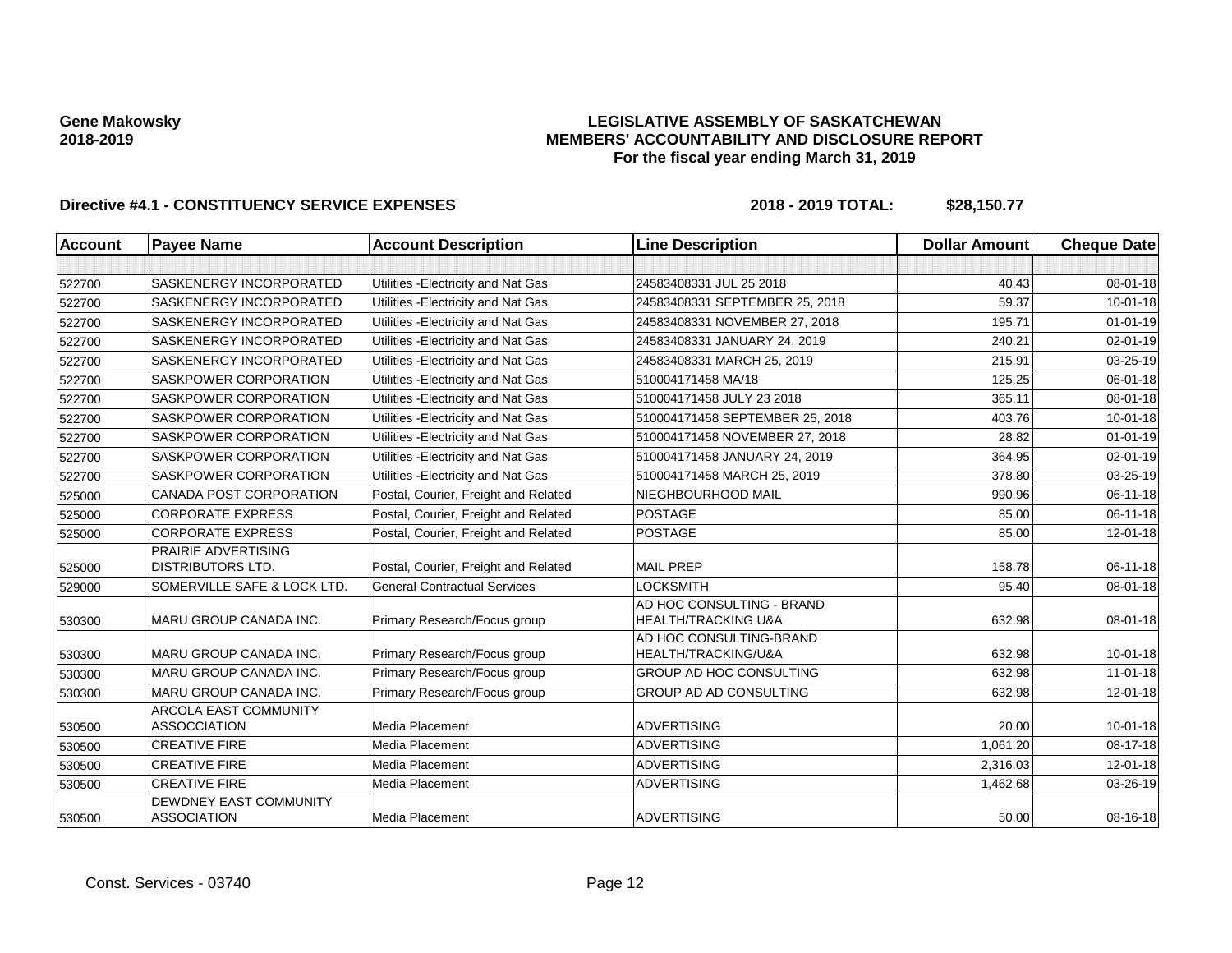# **LEGISLATIVE ASSEMBLY OF SASKATCHEWAN MEMBERS' ACCOUNTABILITY AND DISCLOSURE REPORT For the fiscal year ending March 31, 2019**

| <b>Account</b> | <b>Payee Name</b>                  | <b>Account Description</b>         | <b>Line Description</b>             | <b>Dollar Amount</b> | <b>Cheque Date</b> |
|----------------|------------------------------------|------------------------------------|-------------------------------------|----------------------|--------------------|
|                |                                    |                                    |                                     |                      |                    |
|                | <b>DEWDNEY EAST COMMUNITY</b>      |                                    |                                     |                      |                    |
| 530500         | <b>ASSOCIATION</b>                 | Media Placement                    | <b>ADVERTISING</b>                  | 50.00                | $01 - 01 - 19$     |
| 530800         | <b>WESTERN LITHO PRINTERS LTD.</b> | Publications                       | NEWSLETTER - NO GST                 | 983.00               | $11 - 01 - 18$     |
|                |                                    |                                    | C.A. TRAVEL JUNE 12 - SEPTEMBER 25, |                      |                    |
| 542000         | KIRKUP, BRITTANY N                 | Travel                             | 2018                                | 86.73                | $10 - 01 - 18$     |
| 542000         | KIRKUP, BRITTANY N                 | Travel                             | CA TRAVEL NOV 22/18, JAN 11-17/19   | 77.43                | 01-23-19           |
| 542000         | KIRKUP, BRITTANY N                 | Travel                             | CA TRAVEL FEB 28-MAR 20, 2019       | 65.99                | 03-31-19           |
| 555000         | <b>CORPORATE EXPRESS</b>           | Other Material and Supplies        | <b>MISC OFFICE SUPPLIES</b>         | 108.79               | $05 - 01 - 18$     |
| 555000         | <b>CORPORATE EXPRESS</b>           | <b>Other Material and Supplies</b> | MISC OFFICE SUPPLIES                | 44.17                | 08-01-18           |
| 555000         | <b>CORPORATE EXPRESS</b>           | Other Material and Supplies        | MISC OFFICE SUPPLIES                | 33.16                | 12-01-18           |
| 555000         | <b>CORPORATE EXPRESS</b>           | Other Material and Supplies        | MISC OFFICE SUPPLIES                | 115.29               | 03-01-19           |
| 555000         | <b>CORPORATE EXPRESS</b>           | Other Material and Supplies        | MISC OFFICE SUPPLIES                | 7.36                 | 03-01-19           |
| 555000         | <b>CORPORATE EXPRESS</b>           | Other Material and Supplies        | <b>MISC OFFICE SUPPLIES</b>         | 20.90                | 03-21-19           |
| 555000         | <b>CORPORATE EXPRESS</b>           | Other Material and Supplies        | <b>MISC OFFICE SUPPLIES</b>         | 55.48                | 03-21-19           |
| 555000         | <b>CULLIGAN WATER CONDITIONING</b> | Other Material and Supplies        | <b>BOTTLED WATER</b>                | 33.75                | 06-01-18           |
| 555000         | <b>CULLIGAN WATER CONDITIONING</b> | Other Material and Supplies        | <b>BOTTLED WATER</b>                | 33.75                | $08 - 01 - 18$     |
| 555000         | <b>CULLIGAN WATER CONDITIONING</b> | Other Material and Supplies        | <b>BOTTLED WATER</b>                | 33.75                | $10 - 01 - 18$     |
| 555000         | <b>CULLIGAN WATER CONDITIONING</b> | Other Material and Supplies        | <b>BOTTLED WATER</b>                | 33.75                | $12 - 01 - 18$     |
| 555000         | <b>CULLIGAN WATER CONDITIONING</b> | Other Material and Supplies        | <b>BOTTLED WATER</b>                | 33.75                | 03-01-19           |
|                |                                    |                                    |                                     |                      |                    |
|                |                                    |                                    |                                     |                      |                    |
|                |                                    |                                    |                                     |                      |                    |
|                |                                    |                                    |                                     |                      |                    |
|                |                                    |                                    |                                     |                      |                    |
|                |                                    |                                    |                                     |                      |                    |
|                |                                    |                                    |                                     |                      |                    |
|                |                                    |                                    |                                     |                      |                    |
|                |                                    |                                    |                                     |                      |                    |
|                |                                    |                                    |                                     |                      |                    |
|                |                                    |                                    |                                     |                      |                    |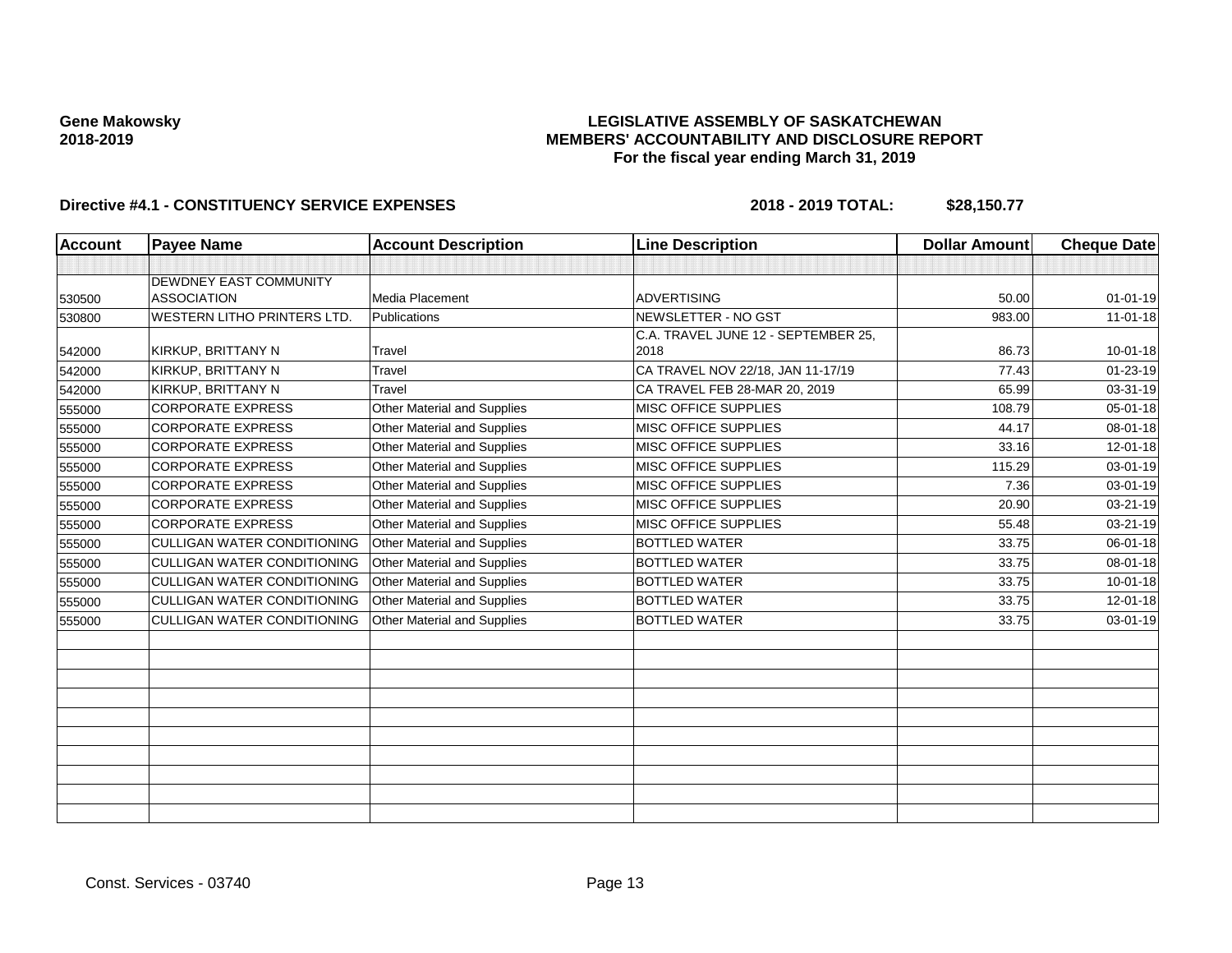# **LEGISLATIVE ASSEMBLY OF SASKATCHEWAN MEMBERS' ACCOUNTABILITY AND DISCLOSURE REPORT For the fiscal year ending March 31, 2019**

| <b>Account</b> | Payee Name | <b>Account Description</b> | Line Description | <b>Dollar Amount</b> | <b>Cheque Date</b> |
|----------------|------------|----------------------------|------------------|----------------------|--------------------|
|                |            |                            |                  |                      |                    |
|                |            |                            |                  |                      |                    |
|                |            |                            |                  |                      |                    |
|                |            |                            |                  |                      |                    |
|                |            |                            |                  |                      |                    |
|                |            |                            |                  |                      |                    |
|                |            |                            |                  |                      |                    |
|                |            |                            |                  |                      |                    |
|                |            |                            |                  |                      |                    |
|                |            |                            |                  |                      |                    |
|                |            |                            |                  |                      |                    |
|                |            |                            |                  |                      |                    |
|                |            |                            |                  |                      |                    |
|                |            |                            |                  |                      |                    |
|                |            |                            |                  |                      |                    |
|                |            |                            |                  |                      |                    |
|                |            |                            |                  |                      |                    |
|                |            |                            |                  |                      |                    |
|                |            |                            |                  |                      |                    |
|                |            |                            |                  |                      |                    |
|                |            |                            |                  |                      |                    |
|                |            |                            |                  |                      |                    |
|                |            |                            |                  |                      |                    |
|                |            |                            |                  |                      |                    |
|                |            |                            |                  |                      |                    |
|                |            |                            |                  |                      |                    |
|                |            |                            |                  |                      |                    |
|                |            |                            |                  |                      |                    |
|                |            |                            |                  |                      |                    |
|                |            |                            |                  |                      |                    |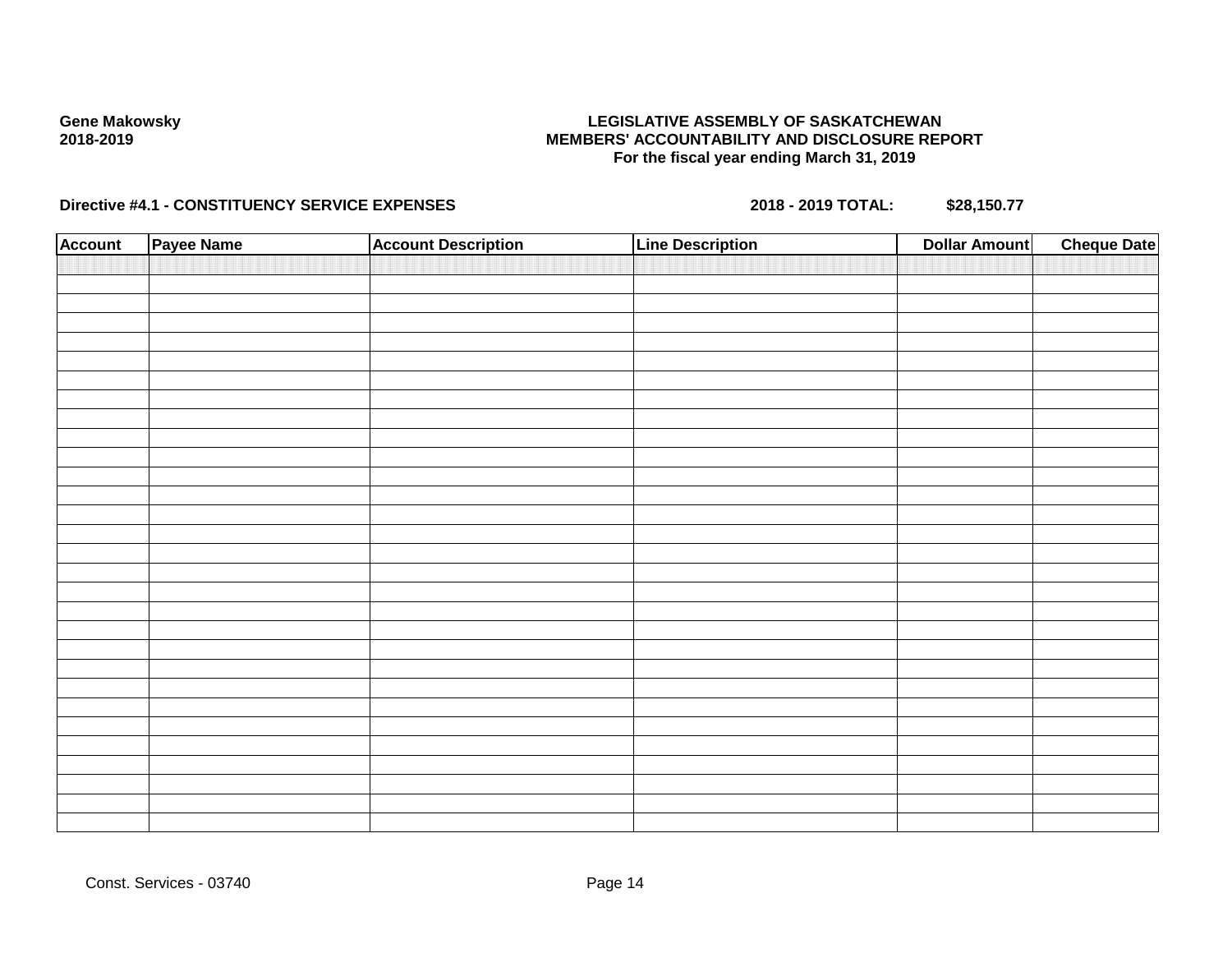# **LEGISLATIVE ASSEMBLY OF SASKATCHEWAN MEMBERS' ACCOUNTABILITY AND DISCLOSURE REPORT For the fiscal year ending March 31, 2019**

| <b>Account</b> | Payee Name | <b>Account Description</b> | Line Description | <b>Dollar Amount</b> | <b>Cheque Date</b> |
|----------------|------------|----------------------------|------------------|----------------------|--------------------|
|                |            |                            |                  |                      |                    |
|                |            |                            |                  |                      |                    |
|                |            |                            |                  |                      |                    |
|                |            |                            |                  |                      |                    |
|                |            |                            |                  |                      |                    |
|                |            |                            |                  |                      |                    |
|                |            |                            |                  |                      |                    |
|                |            |                            |                  |                      |                    |
|                |            |                            |                  |                      |                    |
|                |            |                            |                  |                      |                    |
|                |            |                            |                  |                      |                    |
|                |            |                            |                  |                      |                    |
|                |            |                            |                  |                      |                    |
|                |            |                            |                  |                      |                    |
|                |            |                            |                  |                      |                    |
|                |            |                            |                  |                      |                    |
|                |            |                            |                  |                      |                    |
|                |            |                            |                  |                      |                    |
|                |            |                            |                  |                      |                    |
|                |            |                            |                  |                      |                    |
|                |            |                            |                  |                      |                    |
|                |            |                            |                  |                      |                    |
|                |            |                            |                  |                      |                    |
|                |            |                            |                  |                      |                    |
|                |            |                            |                  |                      |                    |
|                |            |                            |                  |                      |                    |
|                |            |                            |                  |                      |                    |
|                |            |                            |                  |                      |                    |
|                |            |                            |                  |                      |                    |
|                |            |                            |                  |                      |                    |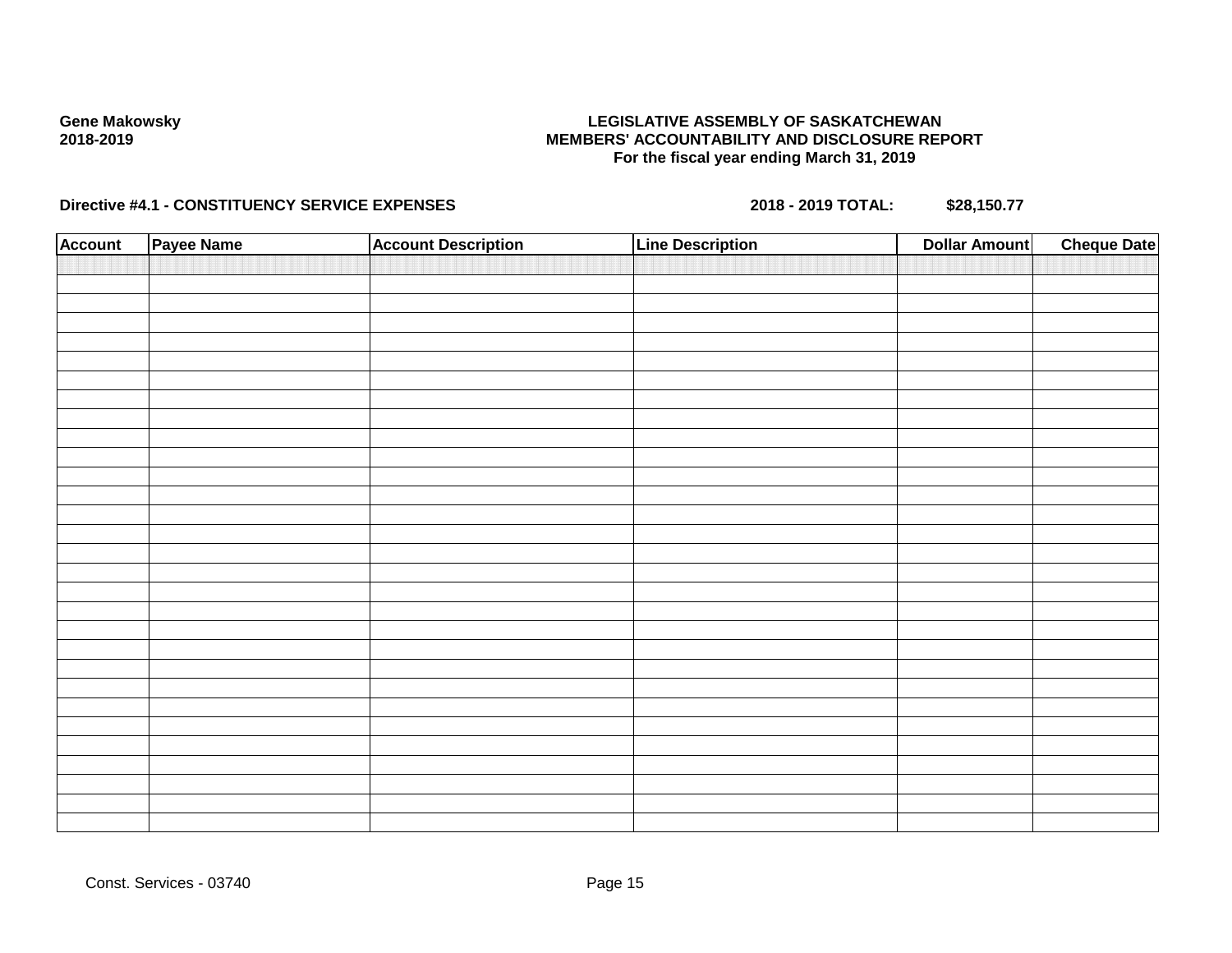# **LEGISLATIVE ASSEMBLY OF SASKATCHEWAN MEMBERS' ACCOUNTABILITY AND DISCLOSURE REPORT For the fiscal year ending March 31, 2019**

| <b>Account</b> | Payee Name | <b>Account Description</b> | Line Description | <b>Dollar Amount</b> | <b>Cheque Date</b> |
|----------------|------------|----------------------------|------------------|----------------------|--------------------|
|                |            |                            |                  |                      |                    |
|                |            |                            |                  |                      |                    |
|                |            |                            |                  |                      |                    |
|                |            |                            |                  |                      |                    |
|                |            |                            |                  |                      |                    |
|                |            |                            |                  |                      |                    |
|                |            |                            |                  |                      |                    |
|                |            |                            |                  |                      |                    |
|                |            |                            |                  |                      |                    |
|                |            |                            |                  |                      |                    |
|                |            |                            |                  |                      |                    |
|                |            |                            |                  |                      |                    |
|                |            |                            |                  |                      |                    |
|                |            |                            |                  |                      |                    |
|                |            |                            |                  |                      |                    |
|                |            |                            |                  |                      |                    |
|                |            |                            |                  |                      |                    |
|                |            |                            |                  |                      |                    |
|                |            |                            |                  |                      |                    |
|                |            |                            |                  |                      |                    |
|                |            |                            |                  |                      |                    |
|                |            |                            |                  |                      |                    |
|                |            |                            |                  |                      |                    |
|                |            |                            |                  |                      |                    |
|                |            |                            |                  |                      |                    |
|                |            |                            |                  |                      |                    |
|                |            |                            |                  |                      |                    |
|                |            |                            |                  |                      |                    |
|                |            |                            |                  |                      |                    |
|                |            |                            |                  |                      |                    |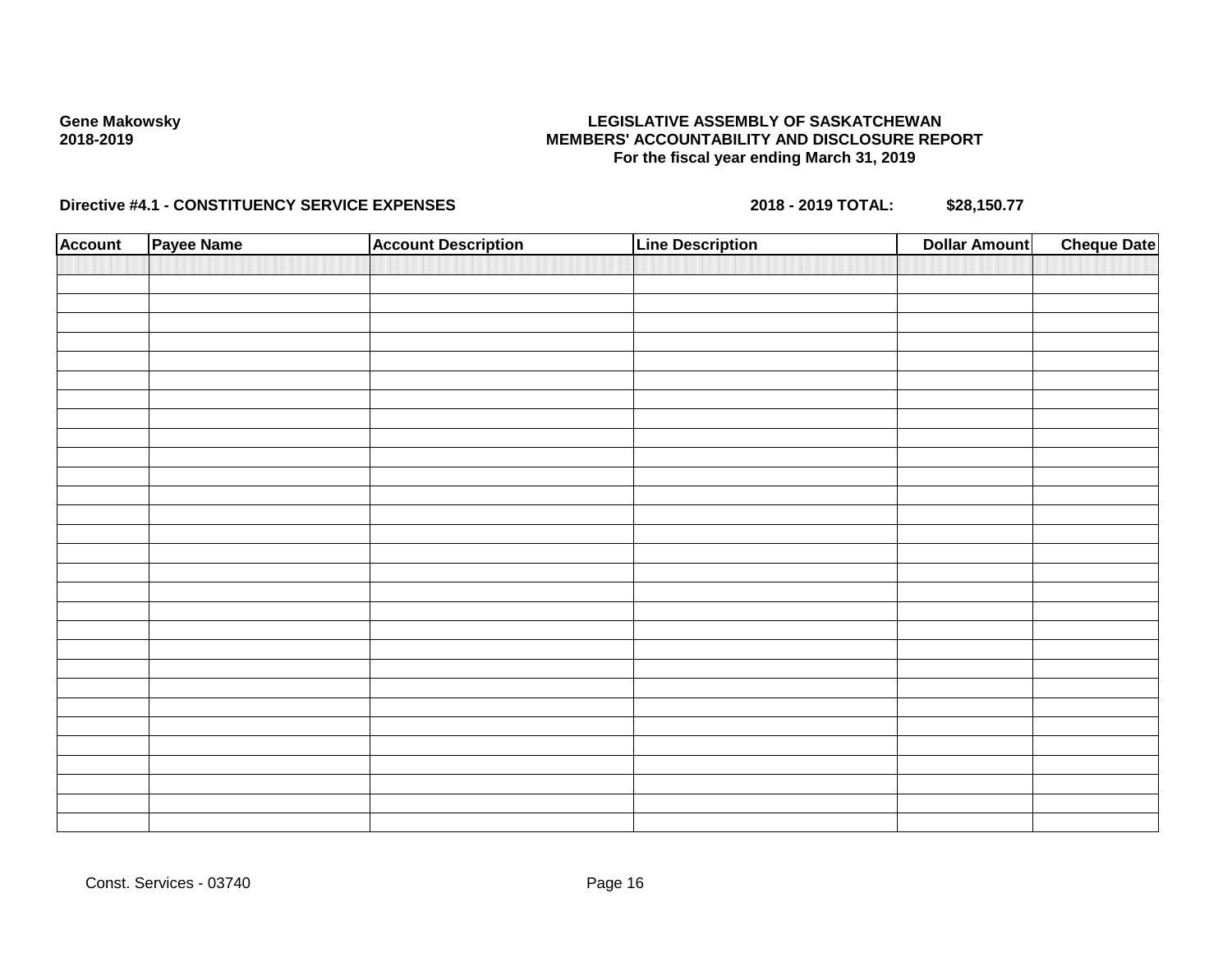# **LEGISLATIVE ASSEMBLY OF SASKATCHEWAN MEMBERS' ACCOUNTABILITY AND DISCLOSURE REPORT For the fiscal year ending March 31, 2019**

| <b>Account</b> | Payee Name | <b>Account Description</b> | Line Description | <b>Dollar Amount</b> | <b>Cheque Date</b> |
|----------------|------------|----------------------------|------------------|----------------------|--------------------|
|                |            |                            |                  |                      |                    |
|                |            |                            |                  |                      |                    |
|                |            |                            |                  |                      |                    |
|                |            |                            |                  |                      |                    |
|                |            |                            |                  |                      |                    |
|                |            |                            |                  |                      |                    |
|                |            |                            |                  |                      |                    |
|                |            |                            |                  |                      |                    |
|                |            |                            |                  |                      |                    |
|                |            |                            |                  |                      |                    |
|                |            |                            |                  |                      |                    |
|                |            |                            |                  |                      |                    |
|                |            |                            |                  |                      |                    |
|                |            |                            |                  |                      |                    |
|                |            |                            |                  |                      |                    |
|                |            |                            |                  |                      |                    |
|                |            |                            |                  |                      |                    |
|                |            |                            |                  |                      |                    |
|                |            |                            |                  |                      |                    |
|                |            |                            |                  |                      |                    |
|                |            |                            |                  |                      |                    |
|                |            |                            |                  |                      |                    |
|                |            |                            |                  |                      |                    |
|                |            |                            |                  |                      |                    |
|                |            |                            |                  |                      |                    |
|                |            |                            |                  |                      |                    |
|                |            |                            |                  |                      |                    |
|                |            |                            |                  |                      |                    |
|                |            |                            |                  |                      |                    |
|                |            |                            |                  |                      |                    |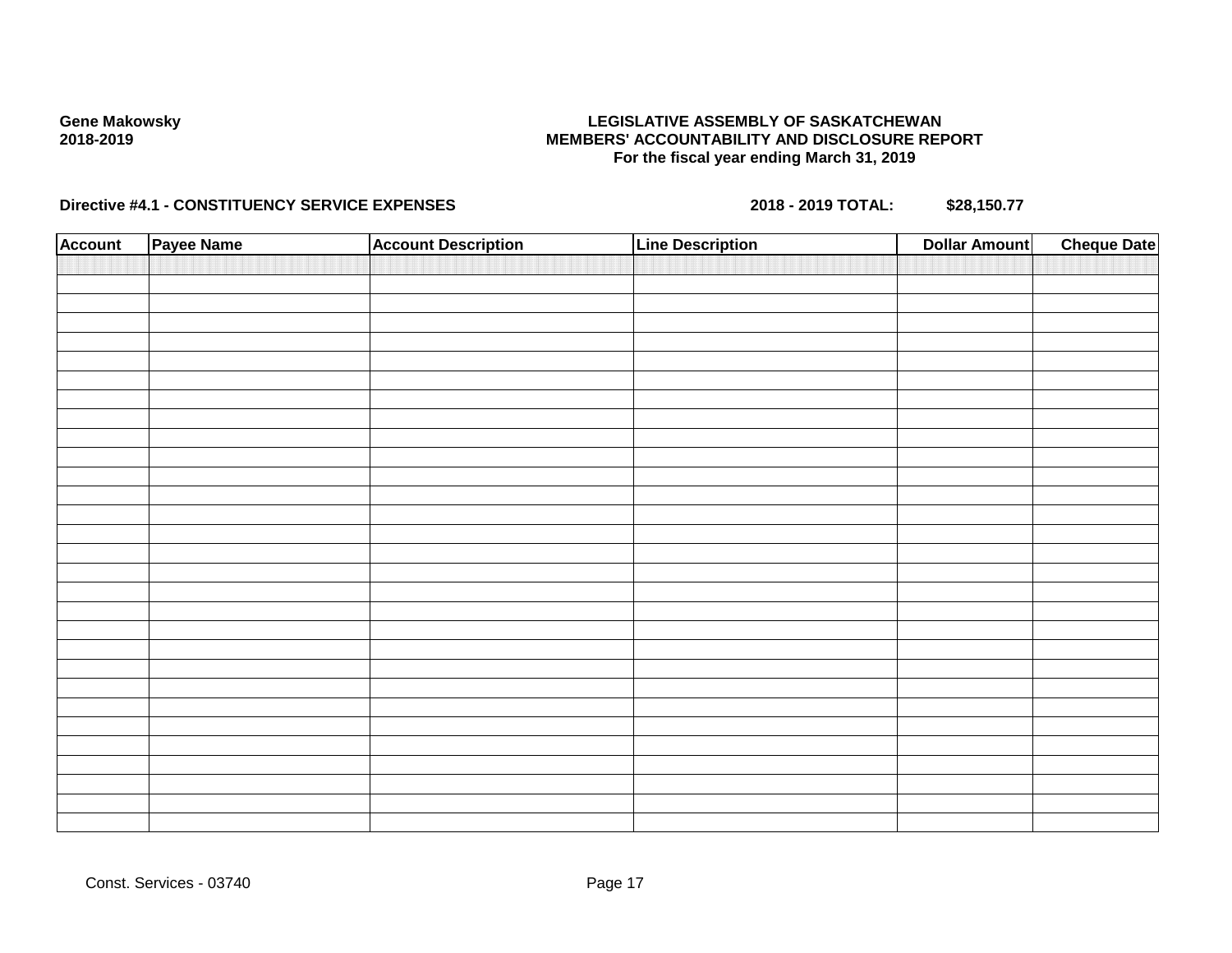# **LEGISLATIVE ASSEMBLY OF SASKATCHEWAN MEMBERS' ACCOUNTABILITY AND DISCLOSURE REPORT For the fiscal year ending March 31, 2019**

| <b>Account</b> | <b>Payee Name</b> | <b>Account Description</b> | <b>Line Description</b> | <b>Cheque Date</b><br><b>Dollar Amount</b> |
|----------------|-------------------|----------------------------|-------------------------|--------------------------------------------|
|                |                   |                            |                         |                                            |
|                |                   |                            |                         |                                            |
|                |                   |                            |                         |                                            |
|                |                   |                            |                         |                                            |
|                |                   |                            |                         |                                            |
|                |                   |                            |                         |                                            |
|                |                   |                            |                         |                                            |
|                |                   |                            |                         |                                            |
|                |                   |                            |                         |                                            |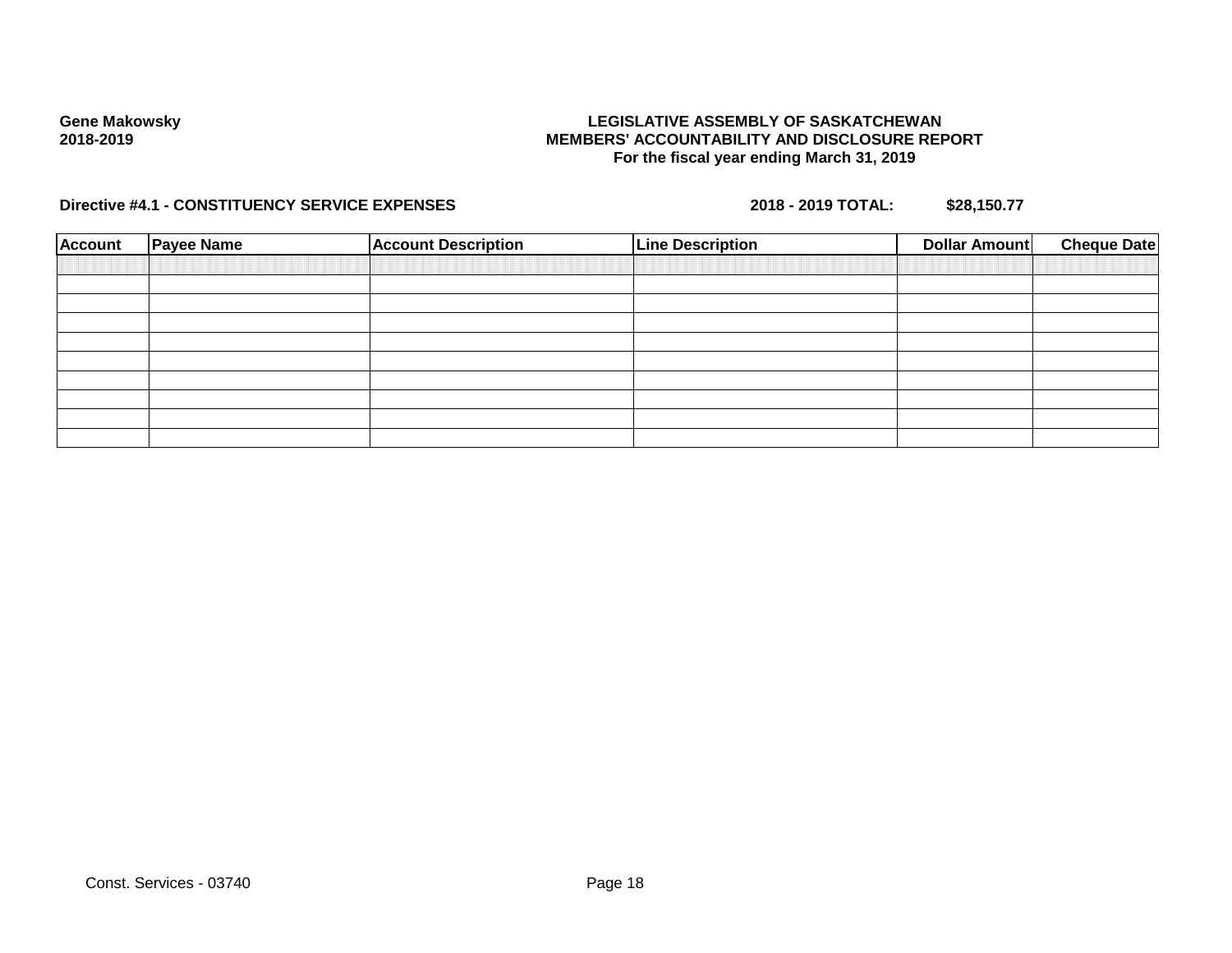# **LEGISLATIVE ASSEMBLY OF SASKATCHEWAN MEMBERS' ACCOUNTABILITY AND DISCLOSURE REPORT For the fiscal year ending March 31, 2019**

| <b>Account</b> | <b>Payee Name</b>  | <b>Account Description</b>                    | <b>Dollar Amount</b> | <b>Cheque Date</b> |
|----------------|--------------------|-----------------------------------------------|----------------------|--------------------|
|                |                    |                                               |                      |                    |
| 513000         | KIRKUP, BRITTANY N | Out-of-Scope Permanent                        | 2,881.20             | 04-24-18           |
| 513000         | KIRKUP, BRITTANY N | Out-of-Scope Permanent                        | 1,800.00             | 05-08-18           |
| 513000         | KIRKUP, BRITTANY N | Out-of-Scope Permanent                        | 1,800.00             | 05-23-18           |
| 513000         | KIRKUP, BRITTANY N | Out-of-Scope Permanent                        | 1,800.00             | 06-05-18           |
| 513000         | KIRKUP, BRITTANY N | Out-of-Scope Permanent                        | 1,800.00             | 06-13-18           |
| 513000         | KIRKUP, BRITTANY N | Out-of-Scope Permanent                        | 1,800.00             | 06-27-18           |
| 513000         | KIRKUP, BRITTANY N | Out-of-Scope Permanent                        | 1,800.00             | $07 - 11 - 18$     |
| 513000         | KIRKUP, BRITTANY N | Out-of-Scope Permanent                        | 1,800.00             | 07-25-18           |
| 513000         | KIRKUP, BRITTANY N | Out-of-Scope Permanent                        | 1,800.00             | 08-08-18           |
| 513000         | KIRKUP, BRITTANY N | Out-of-Scope Permanent                        | 1,800.00             | 08-22-18           |
| 513000         | KIRKUP, BRITTANY N | Out-of-Scope Permanent                        | 1,800.00             | 09-05-18           |
| 513000         | KIRKUP, BRITTANY N | Out-of-Scope Permanent                        | 1,800.00             | 09-19-18           |
| 513000         | KIRKUP, BRITTANY N | Out-of-Scope Permanent                        | 1,800.00             | 10-03-18           |
| 513000         | KIRKUP, BRITTANY N | Out-of-Scope Permanent                        | 1,800.00             | 10-17-18           |
| 513000         | KIRKUP, BRITTANY N | Out-of-Scope Permanent                        | 1,800.00             | $11 - 01 - 18$     |
| 513000         | KIRKUP, BRITTANY N | Out-of-Scope Permanent                        | 1,800.00             | $11 - 14 - 18$     |
| 513000         | KIRKUP, BRITTANY N | Out-of-Scope Permanent                        | 1,800.00             | 11-28-18           |
| 513000         | KIRKUP, BRITTANY N | Out-of-Scope Permanent                        | 1,800.00             | $12 - 12 - 18$     |
| 513000         | KIRKUP, BRITTANY N | Out-of-Scope Permanent                        | 1,800.00             | 12-27-18           |
| 513000         | KIRKUP, BRITTANY N | Out-of-Scope Permanent                        | 1,800.00             | 01-09-19           |
| 513000         | KIRKUP, BRITTANY N | Out-of-Scope Permanent                        | 1,800.00             | $01 - 23 - 19$     |
| 513000         | KIRKUP, BRITTANY N | Out-of-Scope Permanent                        | 1,800.00             | 02-06-19           |
| 513000         | KIRKUP, BRITTANY N | Out-of-Scope Permanent                        | 1,800.00             | $02 - 20 - 19$     |
| 513000         | KIRKUP, BRITTANY N | Out-of-Scope Permanent                        | 1,800.00             | 03-06-19           |
| 513000         | KIRKUP, BRITTANY N | Out-of-Scope Permanent                        | 1,800.00             | 03-20-19           |
| 513000         | KIRKUP, BRITTANY N | Out-of-Scope Permanent                        | 1,800.00             | 04-03-19           |
| 519900         | None (Default)     | Change in Y/E Accrued Empl Leave Entitlements | $-1,020.00$          | $04 - 18 - 18$     |
| 519900         | None (Default)     | Change in Y/E Accrued Empl Leave Entitlements | 900.00               | 04-08-19           |
|                |                    |                                               |                      |                    |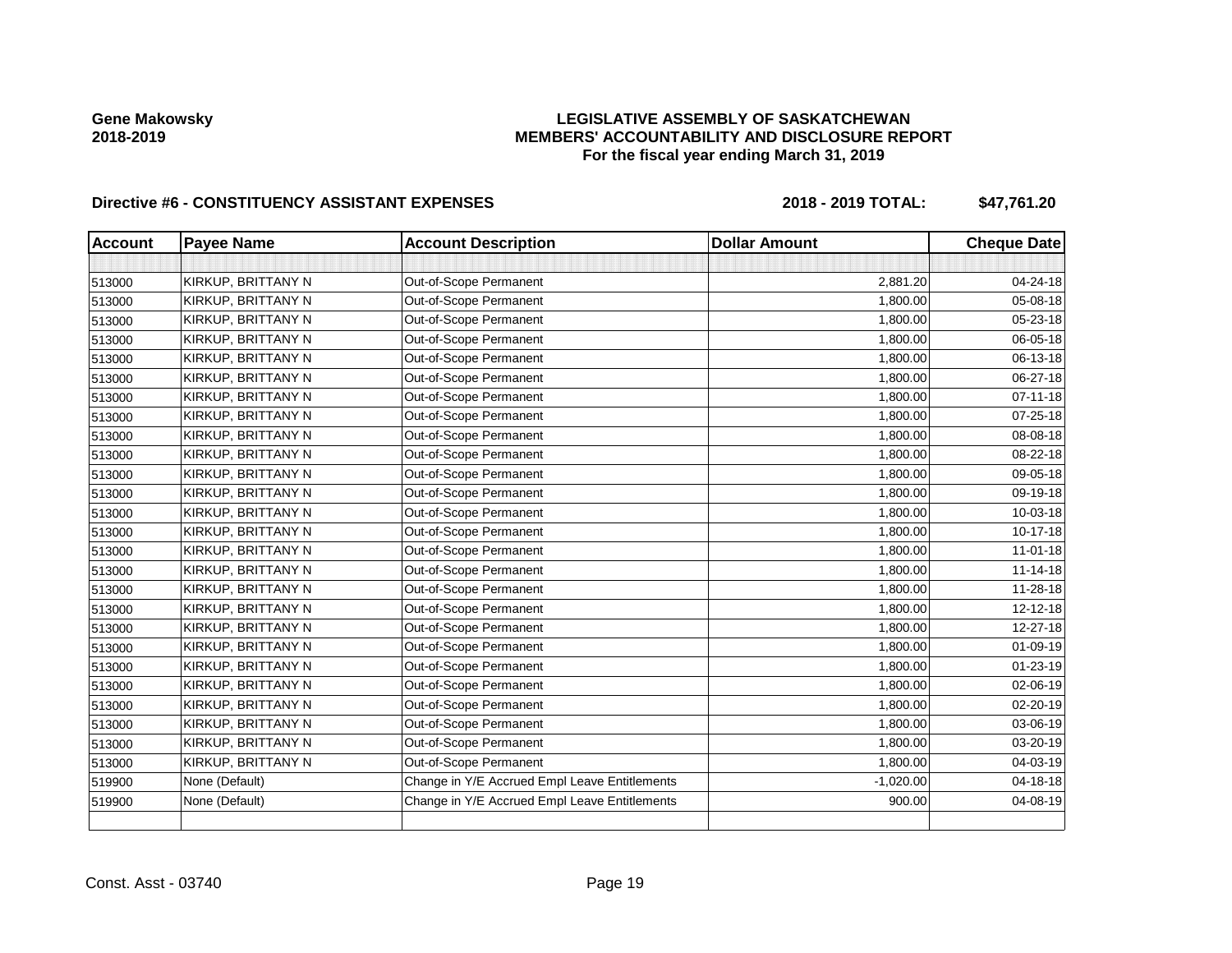# **LEGISLATIVE ASSEMBLY OF SASKATCHEWAN MEMBERS' ACCOUNTABILITY AND DISCLOSURE REPORT For the fiscal year ending March 31, 2019**

| <b>Account</b> | Payee Name | <b>Account Description</b> | <b>Dollar Amount</b> | <b>Cheque Date</b> |
|----------------|------------|----------------------------|----------------------|--------------------|
|                |            |                            |                      |                    |
|                |            |                            |                      |                    |
|                |            |                            |                      |                    |
|                |            |                            |                      |                    |
|                |            |                            |                      |                    |
|                |            |                            |                      |                    |
|                |            |                            |                      |                    |
|                |            |                            |                      |                    |
|                |            |                            |                      |                    |
|                |            |                            |                      |                    |
|                |            |                            |                      |                    |
|                |            |                            |                      |                    |
|                |            |                            |                      |                    |
|                |            |                            |                      |                    |
|                |            |                            |                      |                    |
|                |            |                            |                      |                    |
|                |            |                            |                      |                    |
|                |            |                            |                      |                    |
|                |            |                            |                      |                    |
|                |            |                            |                      |                    |
|                |            |                            |                      |                    |
|                |            |                            |                      |                    |
|                |            |                            |                      |                    |
|                |            |                            |                      |                    |
|                |            |                            |                      |                    |
|                |            |                            |                      |                    |
|                |            |                            |                      |                    |
|                |            |                            |                      |                    |
|                |            |                            |                      |                    |
|                |            |                            |                      |                    |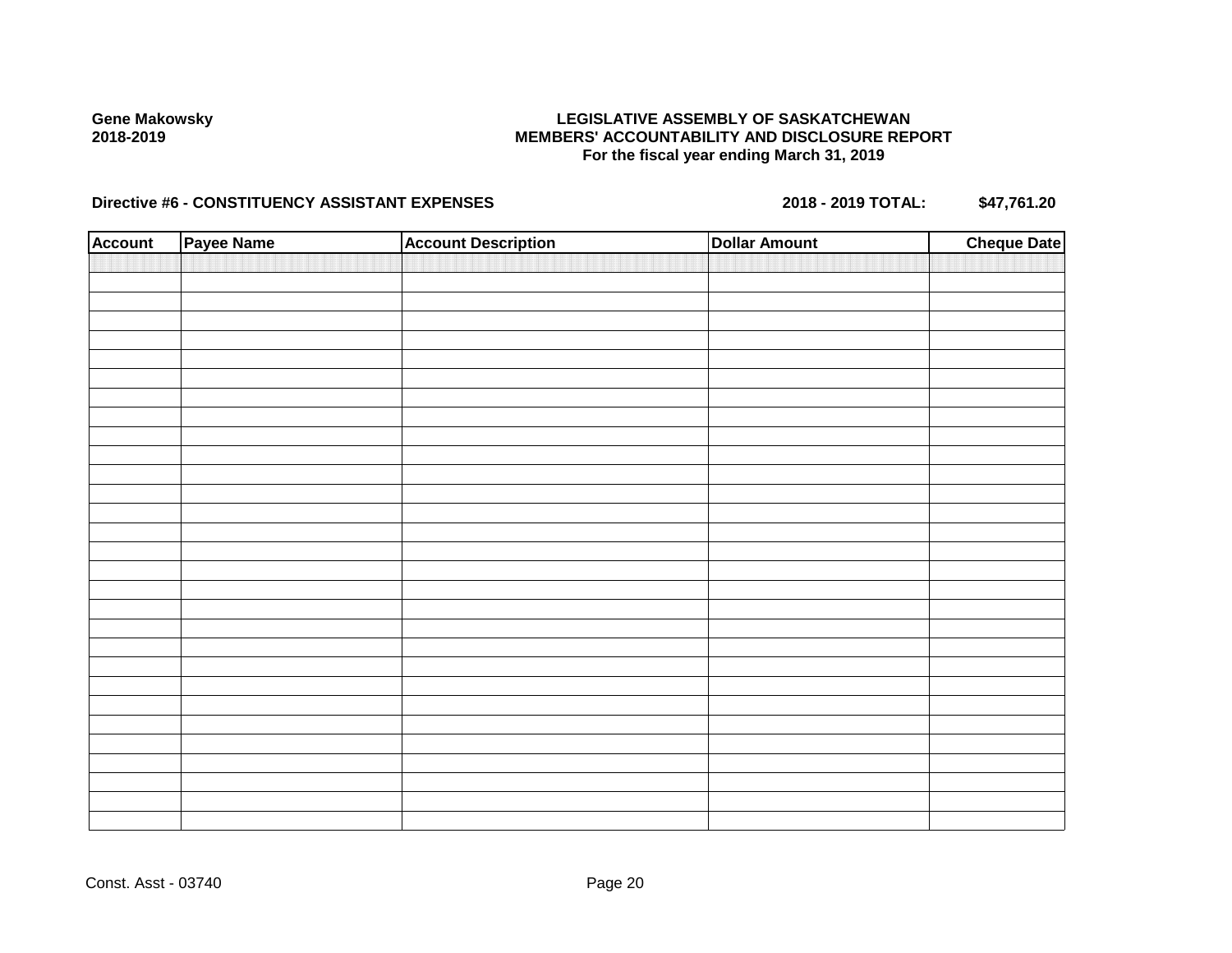# **LEGISLATIVE ASSEMBLY OF SASKATCHEWAN MEMBERS' ACCOUNTABILITY AND DISCLOSURE REPORT For the fiscal year ending March 31, 2019**

| <b>Account</b> | Payee Name | <b>Account Description</b> | <b>Dollar Amount</b> | <b>Cheque Date</b> |
|----------------|------------|----------------------------|----------------------|--------------------|
|                |            |                            |                      |                    |
|                |            |                            |                      |                    |
|                |            |                            |                      |                    |
|                |            |                            |                      |                    |
|                |            |                            |                      |                    |
|                |            |                            |                      |                    |
|                |            |                            |                      |                    |
|                |            |                            |                      |                    |
|                |            |                            |                      |                    |
|                |            |                            |                      |                    |
|                |            |                            |                      |                    |
|                |            |                            |                      |                    |
|                |            |                            |                      |                    |
|                |            |                            |                      |                    |
|                |            |                            |                      |                    |
|                |            |                            |                      |                    |
|                |            |                            |                      |                    |
|                |            |                            |                      |                    |
|                |            |                            |                      |                    |
|                |            |                            |                      |                    |
|                |            |                            |                      |                    |
|                |            |                            |                      |                    |
|                |            |                            |                      |                    |
|                |            |                            |                      |                    |
|                |            |                            |                      |                    |
|                |            |                            |                      |                    |
|                |            |                            |                      |                    |
|                |            |                            |                      |                    |
|                |            |                            |                      |                    |